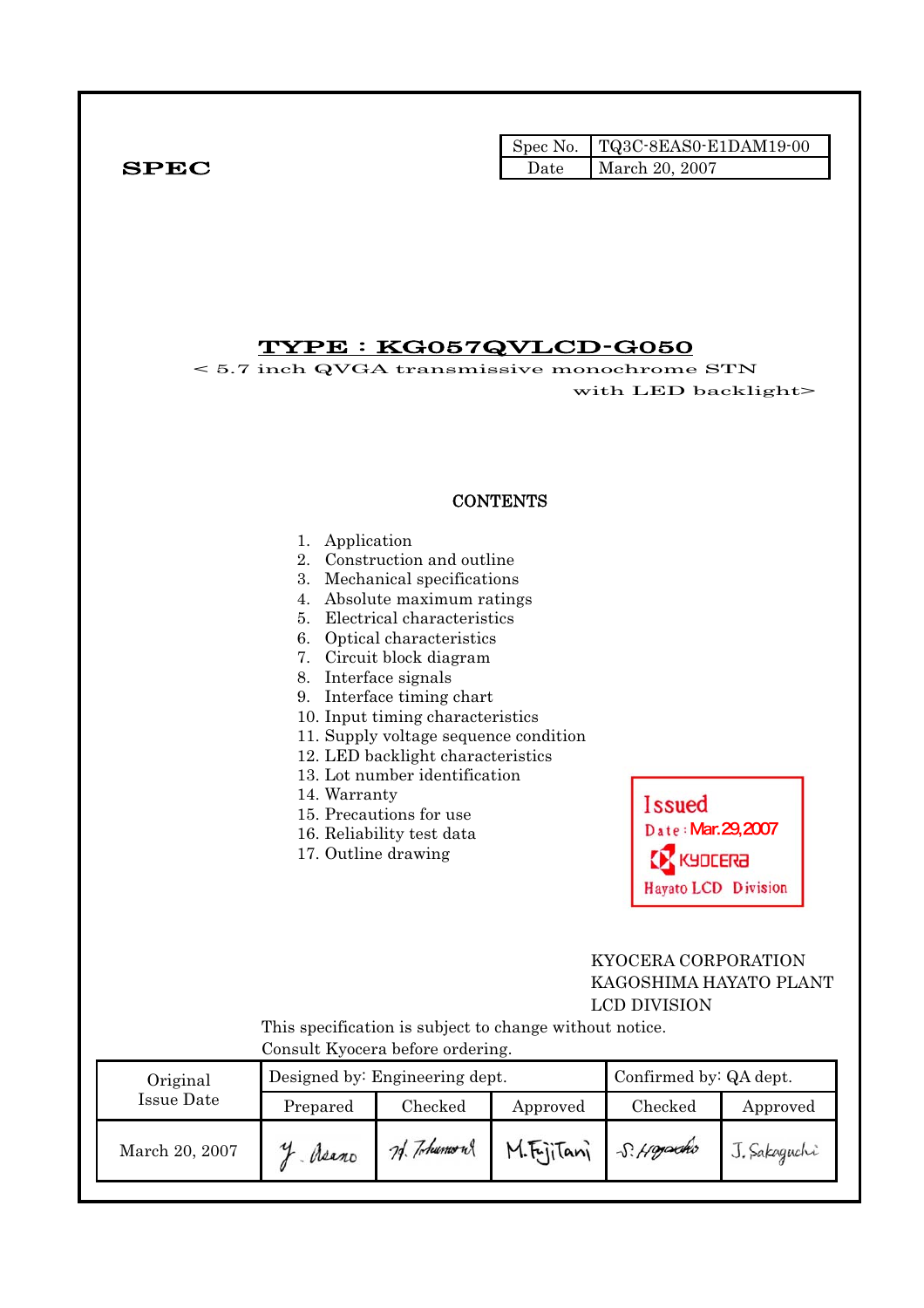| Spec No.              | Part No.        | Page |
|-----------------------|-----------------|------|
| TQ3C-8EAS0-E1DAM19-00 | KG057QVLCD-G050 |      |

# Warning

- 1. This Kyocera LCD module has been specifically designed for use only in electronic devices and industrial machines in the area of audio control, office automation, industrial control home appliances, etc. The module should not be used in applications where the highest level of safety and and reliability are required and module failure or malfunction of such module results in physical harm or loss of life, as well as enormous damage or loss. Such fields of applications include, without limitation, medical, aerospace, communications infrastructure, atomic energy control. Kyocera expressly disclaims any and all liability resulting in any way to the use of the module In such applications.
- 2. Customer agrees to indemnity, defend and hold Kyocera harmless from and against any and all actions, claims, damages, liabilities, awards, costs, and expenses, including legal expenses, resulting from or arising out of Customer's use, or sale for use, or Kyocera modules in applications.

# Caution

1. Kyocera shall have the right, which Customer hereby acknowledges, to immediately scrap or destroy tooling for Kyocera modules for which no Purchase Orders have been received from the Customer in a two-year period.

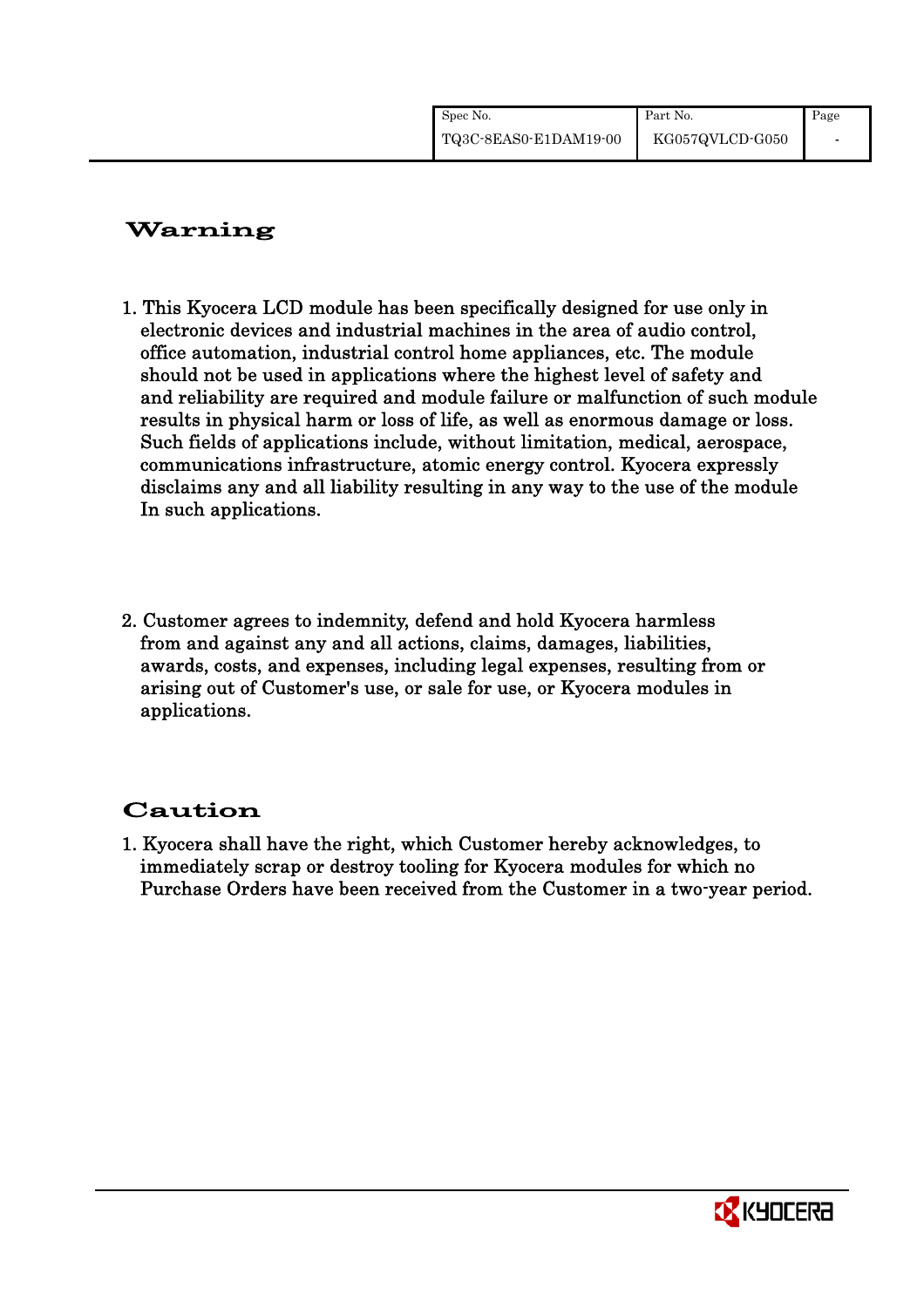|                  |      |                                 | ${\rm Spec}$ No. |                                                    | Part No. $\,$ |                                            | Page                     |
|------------------|------|---------------------------------|------------------|----------------------------------------------------|---------------|--------------------------------------------|--------------------------|
|                  |      |                                 |                  | ${\bf TQ3C\text{-}SEAS0\text{-}E1DAM19\text{-}00}$ |               | ${\rm KG}057{\rm QVLCD}\mbox{-}{\rm G}050$ | $\overline{\phantom{a}}$ |
|                  |      |                                 |                  | Revision record                                    |               |                                            |                          |
|                  | Date | Designed by : Engineering dept. |                  |                                                    |               | Confirmed by : QA dept.                    |                          |
|                  |      | Prepared                        | $\rm Checked$    | Approved                                           | $\rm Checked$ | Approved                                   |                          |
|                  |      |                                 |                  |                                                    |               |                                            |                          |
| ${\rm Rev. No.}$ | Date | Page                            |                  | $\label{eq:2} \textbf{Descriptions}$               |               |                                            |                          |
|                  |      |                                 |                  |                                                    |               |                                            |                          |
|                  |      |                                 |                  |                                                    |               |                                            |                          |
|                  |      |                                 |                  |                                                    |               |                                            |                          |
|                  |      |                                 |                  |                                                    |               |                                            |                          |
|                  |      |                                 |                  |                                                    |               |                                            |                          |
|                  |      |                                 |                  |                                                    |               |                                            |                          |
|                  |      |                                 |                  |                                                    |               |                                            |                          |
|                  |      |                                 |                  |                                                    |               |                                            |                          |
|                  |      |                                 |                  |                                                    |               |                                            |                          |
|                  |      |                                 |                  |                                                    |               |                                            |                          |
|                  |      |                                 |                  |                                                    |               |                                            |                          |
|                  |      |                                 |                  |                                                    |               |                                            |                          |
|                  |      |                                 |                  |                                                    |               |                                            |                          |
|                  |      |                                 |                  |                                                    |               |                                            |                          |
|                  |      |                                 |                  |                                                    |               |                                            |                          |
|                  |      |                                 |                  |                                                    |               |                                            |                          |
|                  |      |                                 |                  |                                                    |               |                                            |                          |
|                  |      |                                 |                  |                                                    |               |                                            |                          |
|                  |      |                                 |                  |                                                    |               |                                            |                          |
|                  |      |                                 |                  |                                                    |               |                                            |                          |
|                  |      |                                 |                  |                                                    |               |                                            |                          |
|                  |      |                                 |                  |                                                    |               |                                            |                          |
|                  |      |                                 |                  |                                                    |               |                                            |                          |
|                  |      |                                 |                  |                                                    |               |                                            |                          |
|                  |      |                                 |                  |                                                    |               |                                            |                          |
|                  |      |                                 |                  |                                                    |               |                                            |                          |
|                  |      |                                 |                  |                                                    |               |                                            |                          |
|                  |      |                                 |                  |                                                    |               |                                            |                          |
|                  |      |                                 |                  |                                                    |               |                                            |                          |
|                  |      |                                 |                  |                                                    |               |                                            |                          |
|                  |      |                                 |                  |                                                    |               |                                            |                          |
|                  |      |                                 |                  |                                                    |               |                                            |                          |

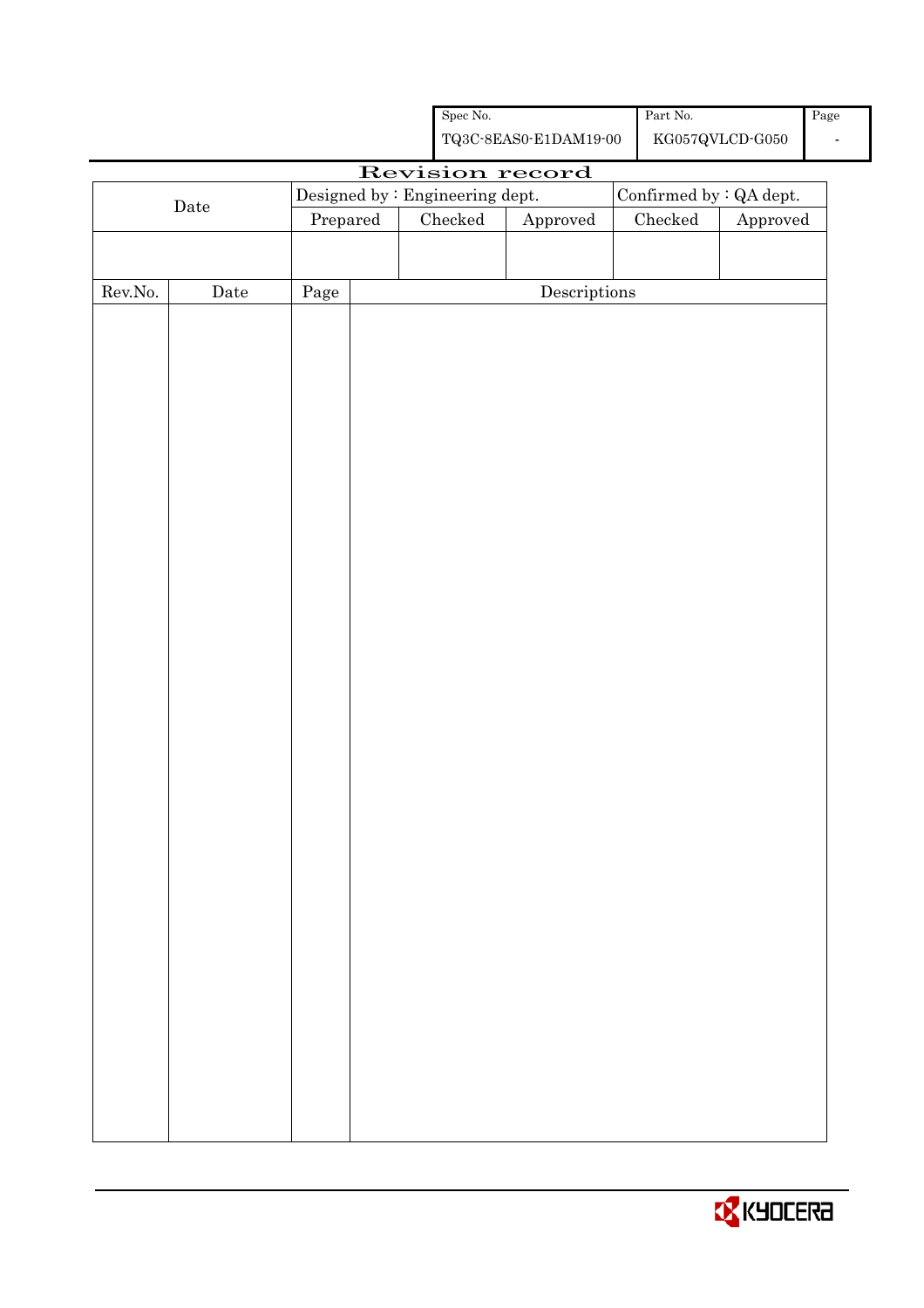#### 1. Application

This document defines the specification of KG057QVLCD-G050. (RoHS Compliant)

#### 2. Construction and outline

| LCD                | : Transmissive monochrome dot matrix type STN             |
|--------------------|-----------------------------------------------------------|
| Duty ratio         | $\therefore$ 1/240 duty                                   |
| Backlight system   | : LED                                                     |
| Polarizer          | $\therefore$ Glare treatment                              |
| Additional circuit | : Bias voltage circuit, Randomizing circuit,              |
|                    | DC/DC converter circuit, Temperature compensation circuit |

## 3. Mechanical specifications

| <b>Item</b>            | Specification                                                     | Unit |
|------------------------|-------------------------------------------------------------------|------|
| Outline dimensions     | 144 (W) $\times$ (104.8) (H) $\times$ 12.7 (D)                    | mm   |
| Active area            | $115.18$ (W) $\times$ 86.38 (H)<br>(14.4cm / 5.7 inch (Diagonal)) | mm   |
| Effective viewing area | $117.2$ (W) $\times$ 88.4 (H)                                     | mm   |
| Dot format             | $320 \text{ (W)} \times 240 \text{ (H)}$                          | dot  |
| Dot size               | $0.34$ (W) $\times$ 0.34 (H)                                      | mm   |
| Dot pitch              | $0.36$ (W) $\times$ 0.36 (H)                                      | mm   |
| Base color<br>$*1$     | Normally Black                                                    |      |
| Mass                   | 175                                                               | g    |

\*1 Due to the characteristics of the LCD material, the color varies with environmental temperature.

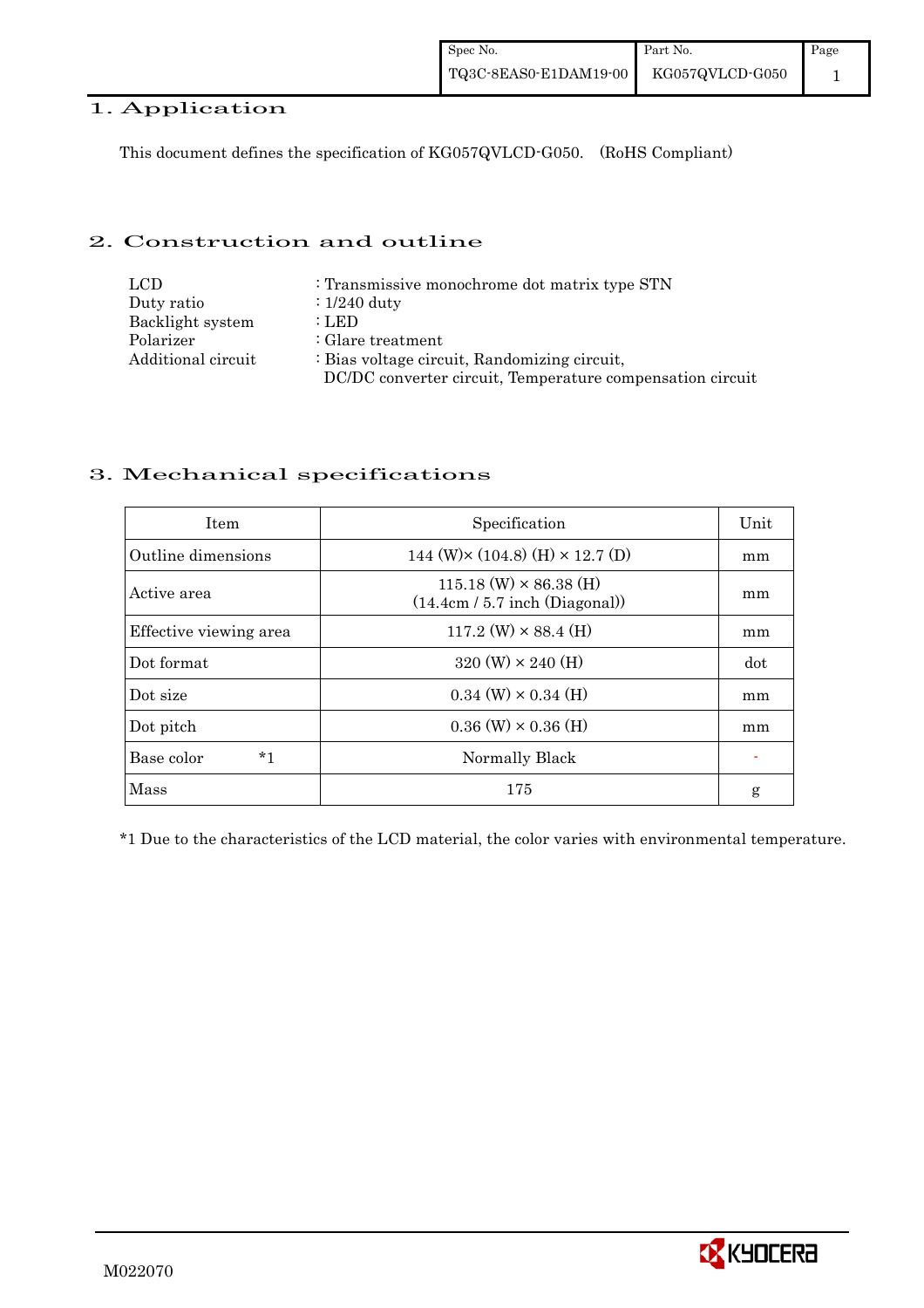#### 4. Absolute maximum ratings

4-1. Electrical absolute maximum ratings

| Item                           | Symbol       | Min. | Max.         | Unit        |
|--------------------------------|--------------|------|--------------|-------------|
| Supply voltage for logic       | $\rm V_{DD}$ |      | 6.0          |             |
| Supply voltage for LCD driving | <b>VCONT</b> |      | $\rm V_{DD}$ |             |
| $*1$<br>Input signal voltage   | $\rm V_{IN}$ |      | $\rm V_{DD}$ |             |
| FRM frequency                  | <b>fFRM</b>  |      | 150          | $_{\rm Hz}$ |
| LED forward current<br>$*_{2}$ | ΙF           |      | 27           | mA          |
| $*_{2}$<br>Reversed voltage    | VR           |      | 5            |             |

\*1 Input signal : FRM, LOAD, CP, DISP, D0~D3

\*2 For each "AN1-CA1", "AN2-CA2" and "AN3-CA3"

4-2. Environmental absolute maximum ratings

| Item                  |       | Symbol                  | Min.  | Max.    | Unit        |
|-----------------------|-------|-------------------------|-------|---------|-------------|
| Operating temperature | $*1$  | Top                     |       | 60      | $^{\circ}C$ |
| Storage temperature   | $*$ ? | T <sub>STO</sub>        | $-20$ | 60      | $^{\circ}C$ |
| Operating humidity    | $*3$  | $H_{OP}$                | 10    | $*_{4}$ | %RH         |
| Storage humidity      | $*3$  | <b>H</b> <sub>sto</sub> | 10    | $*_{4}$ | %RH         |
| Vibration             |       |                         | *5    | *5      |             |
| Shock                 |       |                         | $*6$  | *6      |             |

\*1 Operating temperature means a temperature which operation shall be guaranteed. Since display performance is evaluated at 25°C, another temperature range should be confirmed.

\*2 Temp. =  $-20\degree C \leq 48h$ , Temp. =  $60\degree C \leq 168h$ 

 Store LCD panels at normal temperature/humidity. Keep them free from vibration and shock. An LCD panel that is kept at a low or a high temperature for a long time can be defective due to other conditions, even if the low or high temperature satisfies the standard. (Please refer to "Precautions for Use" for details.)

\*3 Non-condensing

\*4 Temp.≦40°C, 85%RH Max.

Temp. >40°C, Absolute humidity shall be less than 85%RH at 40°C.

\*5

| Frequency       | $10\sim$ 55 Hz    | Acceleration value           |
|-----------------|-------------------|------------------------------|
| Vibration width | $0.15$ mm         | $(0.3 \sim 9 \text{ m/s}^2)$ |
| Interval        | $10 - 55 - 10$ Hz | 1 minutes                    |

 2 hours in each direction X, Y, Z (6 hours total) EIAJ ED-2531

\*6 Acceleration: 490 m/s2, Pulse width: 11 ms

3 times in each direction:  $\pm X$ ,  $\pm Y$ ,  $\pm Z$ EIAJ ED-2531

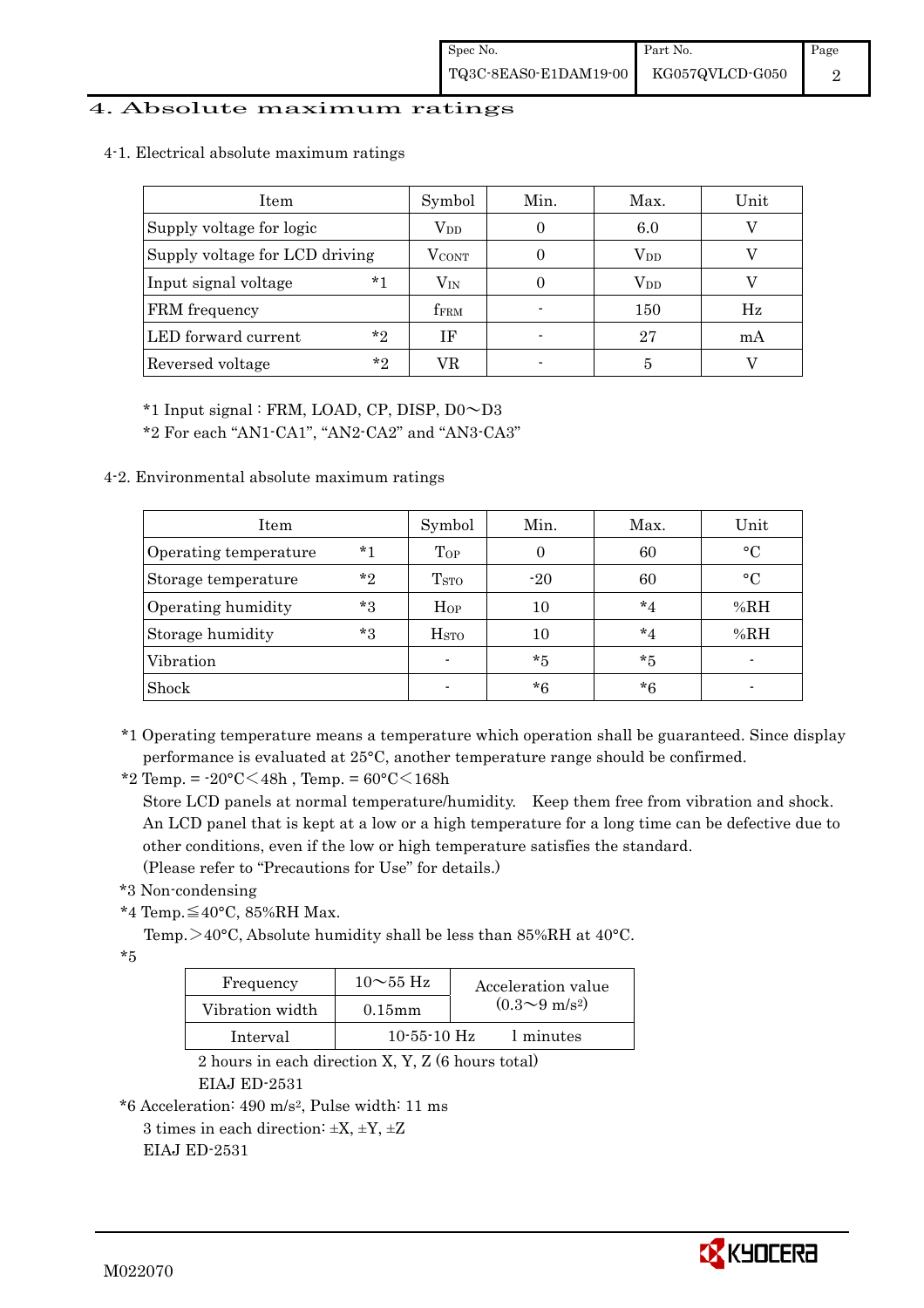#### 5. Electrical characteristics

|  | 5-1. $V_{DD} = 5.0V$ |  |  |
|--|----------------------|--|--|
|  |                      |  |  |

|                                            | $V_{DD}$ = +5.0V±5%, Temp. = 0 $\sim$ 60°C   |                          |                |                            |             |                           |  |
|--------------------------------------------|----------------------------------------------|--------------------------|----------------|----------------------------|-------------|---------------------------|--|
| Item                                       | Symbol                                       | Condition                | Min.           | Typ.                       | Max.        | Unit                      |  |
| Supply voltage for logic                   | $\rm V_{DD}$                                 |                          | 4.75           | 5.00                       | 5.25        | V                         |  |
|                                            |                                              | $0 \sim 50^{\circ}$ C *3 | 1.45           | 1.95                       | 2.45        | V                         |  |
| Supply voltage for LCD driving<br>$*1, *2$ | $V_{\text{CONT}} = V_{\text{OP}}$            | $\sim$ 60 $\degree$ C    |                |                            | 2.55        | V                         |  |
| Input signal voltage                       |                                              | "High" level             | $0.8V_{DD}$    |                            | $V_{DD}$    | $\mathbf V$               |  |
| (FRM,LOAD,CP,DISP,D0~D3)                   | $V_{IN}$                                     | "Low" level              | $\theta$       |                            | $0.2V_{DD}$ | $\boldsymbol{\mathrm{V}}$ |  |
| Input current                              | $I_{IN}$                                     | Input signal             | $-100$         |                            | 100         | $\mu A$                   |  |
| Rush current for logic                     | <b>IRUSH</b>                                 | When LCD<br>turn on.     |                | $3.0A$ (Peak) $\times$ 1ms |             |                           |  |
| Clock frequency                            | $f_{\rm CP}$                                 |                          | $\blacksquare$ | $\blacksquare$             | 10.00       | MHz                       |  |
| $*_{4}$<br>Frame frequency                 | fFRM                                         |                          | 70             | 75                         | 80          | Hz                        |  |
| Current consumption for logic              | $\mathop{\mathrm{I}}\nolimits_{\mathrm{DD}}$ | $*5$                     |                | 17                         | 22          | mA                        |  |
| Power consumption                          | P <sub>DISP</sub>                            |                          |                | 85                         | 110         | mW                        |  |

- $*1$  Maximum contrast ratio is obtained by adjusting the LCD supply voltage (V $_{\text{CONT}} =$  V<sub>OP</sub>) for driving the LCD.
- \*2 Frame frequency  $:$  f<sub>FRM</sub> =  $75Hz$
- \*3 The LCD module has a temperature compensation circuit.
- \*4 In consideration of display quality, it is recommended that frame frequency be set in the range of 70-80Hz. When you have to use higher frame and clock frequencies, confirm the LCD's performance and quality prior to finalizing the frequency value. Generally, as frame and clock frequencies become higher current consumption increases and display quality will degrade.

#### \*5 Display pattern:



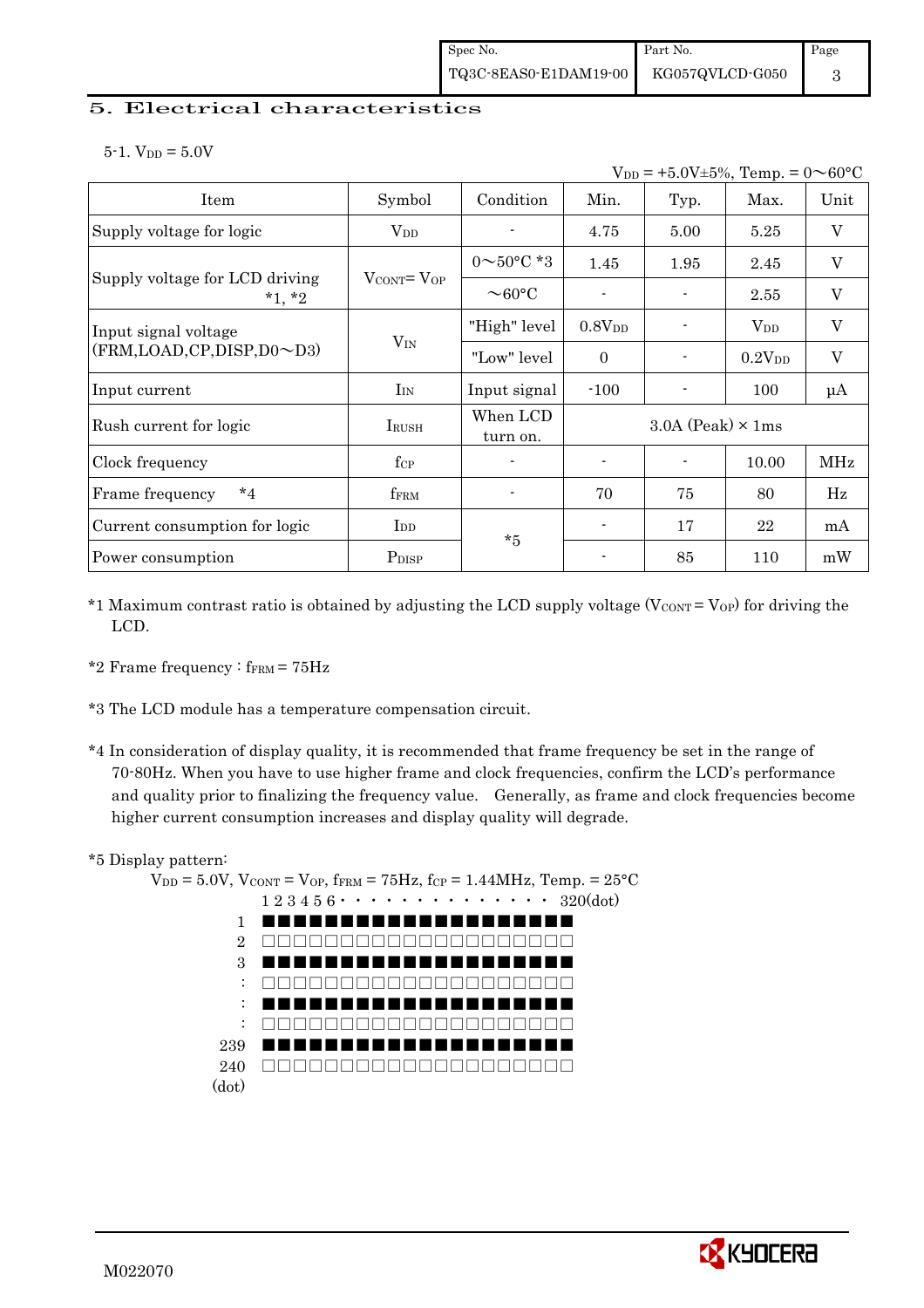Spec No. TQ3C-8EAS0-E1DAM19-00 Part No. KG057QVLCD-G050 Page 4

 $5 - 2.$  V<sub>DD</sub> =  $3.3V$ 

 $V_{DD} = +3.3V \pm 0.3V$  Temp. =  $0 \sim 60^{\circ}$ C

| Item                                       | Symbol                      | Condition                | Min.                       | Typ. | Max.               | Unit                      |
|--------------------------------------------|-----------------------------|--------------------------|----------------------------|------|--------------------|---------------------------|
| Supply voltage for logic                   | $\rm V_{DD}$                |                          | 3.0                        | 3.3  | 3.6                | $\boldsymbol{\mathrm{V}}$ |
|                                            |                             | $0 \sim 50^{\circ}$ C *3 | 1.45                       | 1.95 | 2.45               | $\boldsymbol{\mathrm{V}}$ |
| Supply voltage for LCD driving<br>$*1, *2$ | $V_{\rm CONT} = V_{\rm OP}$ | $\sim$ 60 $\degree$ C    |                            |      | 2.55               | $\boldsymbol{\mathrm{V}}$ |
| Input signal voltage                       |                             | "High" level             | 0.8V <sub>DD</sub>         |      | $V_{DD}$           | $\boldsymbol{\mathrm{V}}$ |
| (FRM,LOAD,CP,DISP,D0~D3)                   | $V_{IN}$                    | "Low" level              | $\Omega$                   |      | 0.2V <sub>DD</sub> | $\boldsymbol{\mathrm{V}}$ |
| Input current                              | $I_{IN}$                    | Input signal             | $-100$                     |      | 100                | $\mu A$                   |
| Rush current for logic                     | <b>IRUSH</b>                | When LCD<br>turn on.     | $3.0A$ (Peak) $\times$ 1ms |      |                    |                           |
| Clock frequency                            | $f_{\rm CP}$                |                          |                            |      | 10.00              | <b>MHz</b>                |
| $*_{4}$<br>Frame frequency                 | f <sub>FRM</sub>            |                          | 70                         | 75   | 80                 | Hz                        |
| Current consumption for logic              | $_{\rm{LDD}}$               | $*5$                     | $\blacksquare$             | 25   | 33                 | mA                        |
| Power consumption                          | P <sub>DISP</sub>           |                          |                            | 83   | 109                | mW                        |

 $*1$  Maximum contrast ratio is obtained by adjusting the LCD supply voltage (V $_{\text{CONT}}=V_{\text{OP}}$ ) for driving the LCD.

\*2 Frame frequency :  $f_{\text{FRM}} = 75 \text{Hz}$ 

\*3 The LCD module has a temperature compensation circuit.

\*4 In consideration of display quality, it is recommended that frame frequency be set in the range of 70-80Hz. When you have to use higher frame and clock frequencies, confirm the LCD's performance and quality prior to finalizing the frequency value. Generally, as frame and clock frequencies become higher current consumption increases and display quality will degrade.

#### \*5 Display pattern:

```
V_{DD} = 3.3V, V_{CONT} = V_{OP}, f_{FRM} = 75Hz, f_{CP} = 1.44MHz, Temp. = 25°C1\ 2\ 3\ 4\ 5\ 6\ \cdot\ \cdot\ \cdot\ \cdot\ \cdot\ \cdot\ \cdot\ \cdot\ \cdot\ \cdot\ \cdot\ 320(\mathrm{dot})1 
          2 
          3 
           : 
           : 
           : 
        239 
        240 
□□□□□□□□□□□□□□□□□□□□(dot) 
                  ■■■■■■■■■■■■■■■■■■■■
             □□□□□□□□□□□□□□□□□□□□
             ■■■■■■■■■■■■■■■■■■■■
                   □□□□□□□□□□□□□□□□□□□□
                    ■■■■■■■■■■■■■■■■■■■■
                □□□□□□□□□□□□□□□□□□□□
                      ■■■■■■■■■■■■■■■■■■■■
```
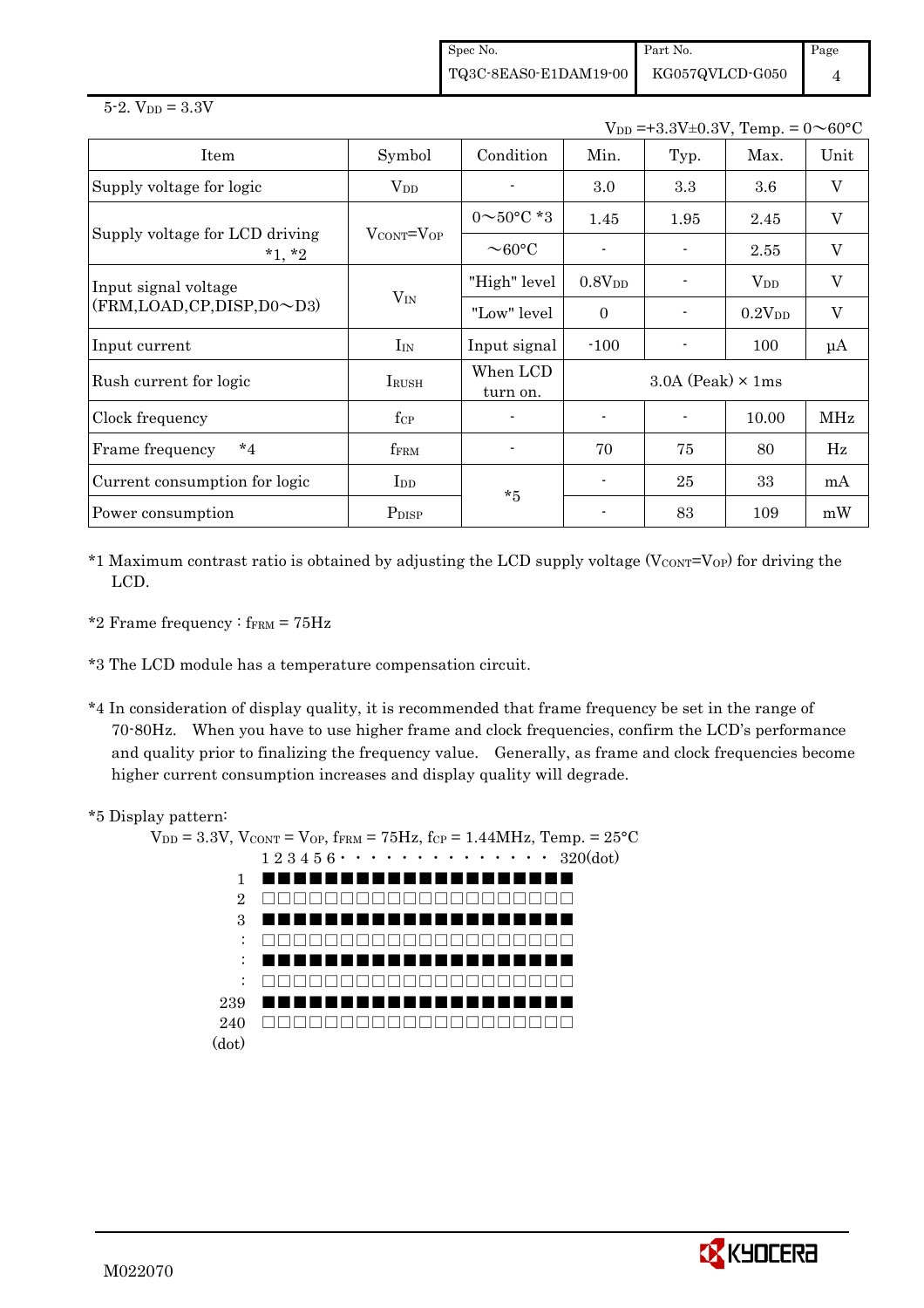Spec No. TQ3C-8EAS0-E1DAM19-00 Part No. KG057QVLCD-G050 Page

## 6. Optical characteristics

Measuring spot =  $\phi$  6.0mm, Temp. = 25°C

5

| Item                                                                                                                                         |                | Symbol                                     | Condition                   | Min.                     | Typ.  | Max.           | Unit              |  |
|----------------------------------------------------------------------------------------------------------------------------------------------|----------------|--------------------------------------------|-----------------------------|--------------------------|-------|----------------|-------------------|--|
| Rise<br>Response time<br>Down<br>Viewing angle range<br>Contrast ratio<br><b>Brightness</b><br>White<br>Chromaticity<br>coordinates<br>Black |                | $\tau_r$                                   | $\theta = \phi = 0^{\circ}$ |                          | 380   | 480            | ms                |  |
|                                                                                                                                              |                | T d                                        | $\theta = \phi = 0^{\circ}$ | $\overline{\phantom{a}}$ | 120   | 220            | ms                |  |
|                                                                                                                                              |                | $\theta$ upper                             |                             |                          | 25    |                | deg.<br>deg.      |  |
|                                                                                                                                              | $\theta$ LOWER | $CR \geq 2$                                |                             | 45                       |       |                |                   |  |
|                                                                                                                                              | $\phi$ left    |                                            |                             | 45                       |       |                |                   |  |
|                                                                                                                                              |                | $\phi$ RIGHT                               |                             | $\overline{\phantom{a}}$ | 45    |                |                   |  |
|                                                                                                                                              |                | CR                                         | $\theta = \phi = 0^{\circ}$ | 20                       | 40    | $\overline{a}$ | $\blacksquare$    |  |
|                                                                                                                                              |                | L                                          | $IF = 25mA/Line$            | 180                      | 300   |                | cd/m <sup>2</sup> |  |
|                                                                                                                                              |                | X                                          | $\theta = \phi = 0^{\circ}$ | (TBD)                    | (TBD) | (TBD)          |                   |  |
|                                                                                                                                              |                | $\mathbf y$                                |                             | (TBD)                    | (TBD) | (TBD)          |                   |  |
|                                                                                                                                              |                | $\mathbf x$                                |                             | (TBD)                    | (TBD) | (TBD)          |                   |  |
|                                                                                                                                              |                | $\theta = \phi = 0^{\circ}$<br>$\mathbf y$ |                             | (TBD)                    | (TBD) | (TBD)          |                   |  |

Optimum contrast is obtained by adjusting the LCD driving voltage  $(V_{OP})$  while at the viewing angle of  $\theta = \phi = 0^{\circ}$ .

#### 6-1. Definition of contrast ratio

 $CR(Contrast ratio) =$  Brightness with all pixels "White" Brightness with all pixels "Black"

6-2. Definition of Vor



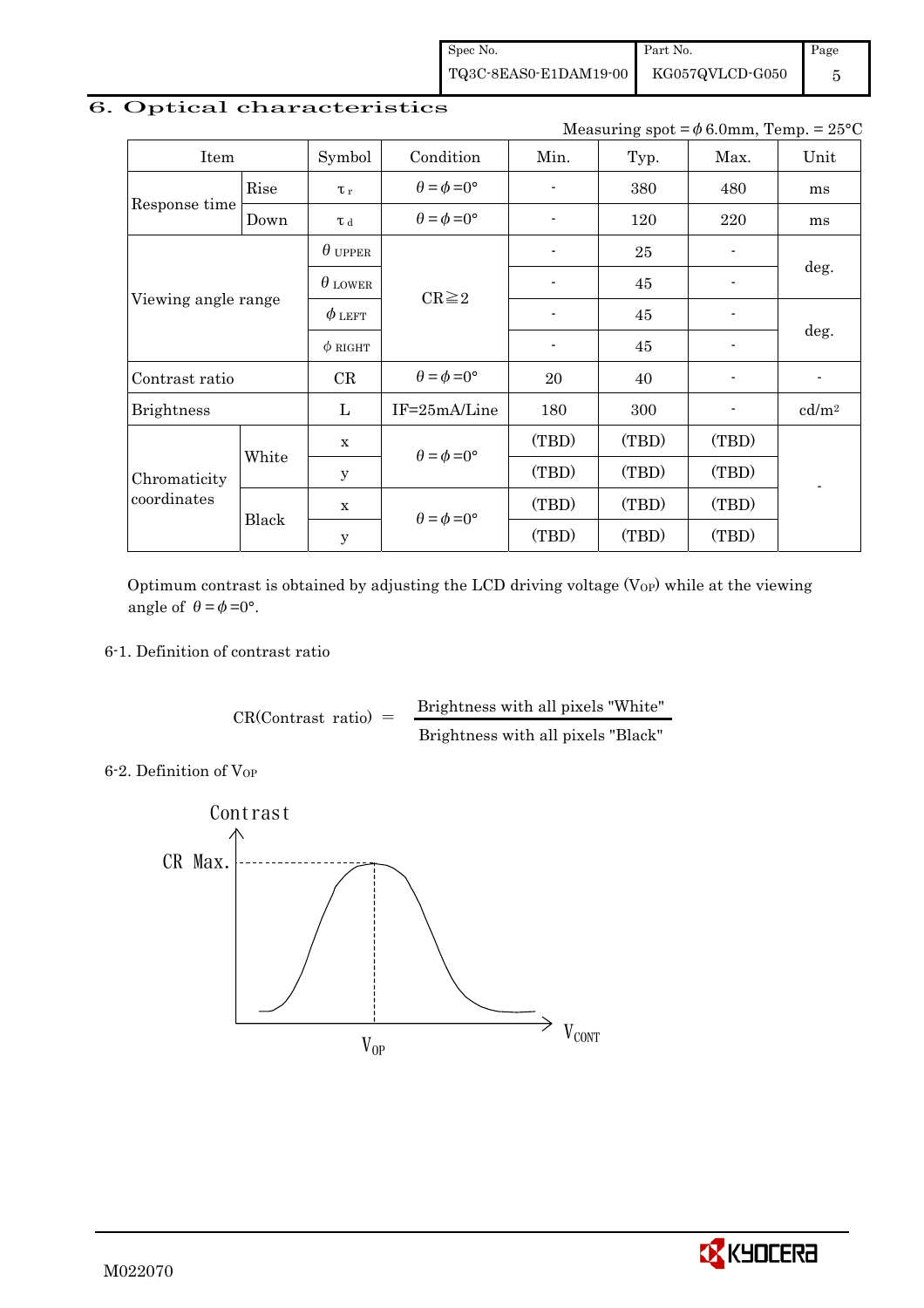6

# 6-3. Definition of response time l, Black | White Black 90% 10%  $\overline{\times}$ À  $\tau_r$  $\tau$ <sub>d</sub>

#### 6-4. Definition of viewing angle





 $\theta=0^\circ$ 

6-5. Brightness measuring points



- 1) Rating is defined on the average in the viewing area.
- 2) Measured 30 minutes after the LED is powered on. (Ambient temp. = 25°C)
- 

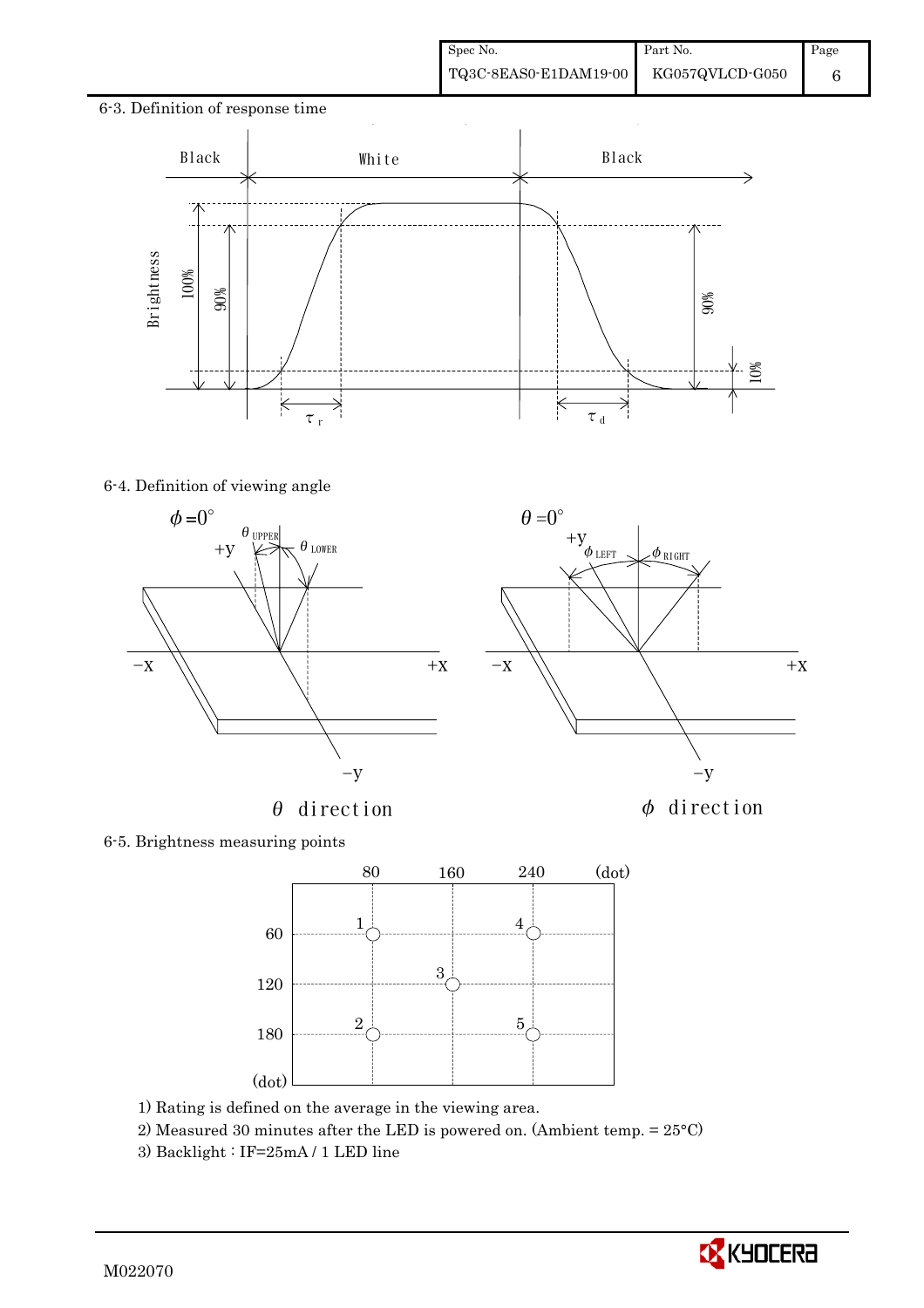## 7. Circuit block diagram



7-1. Power supply



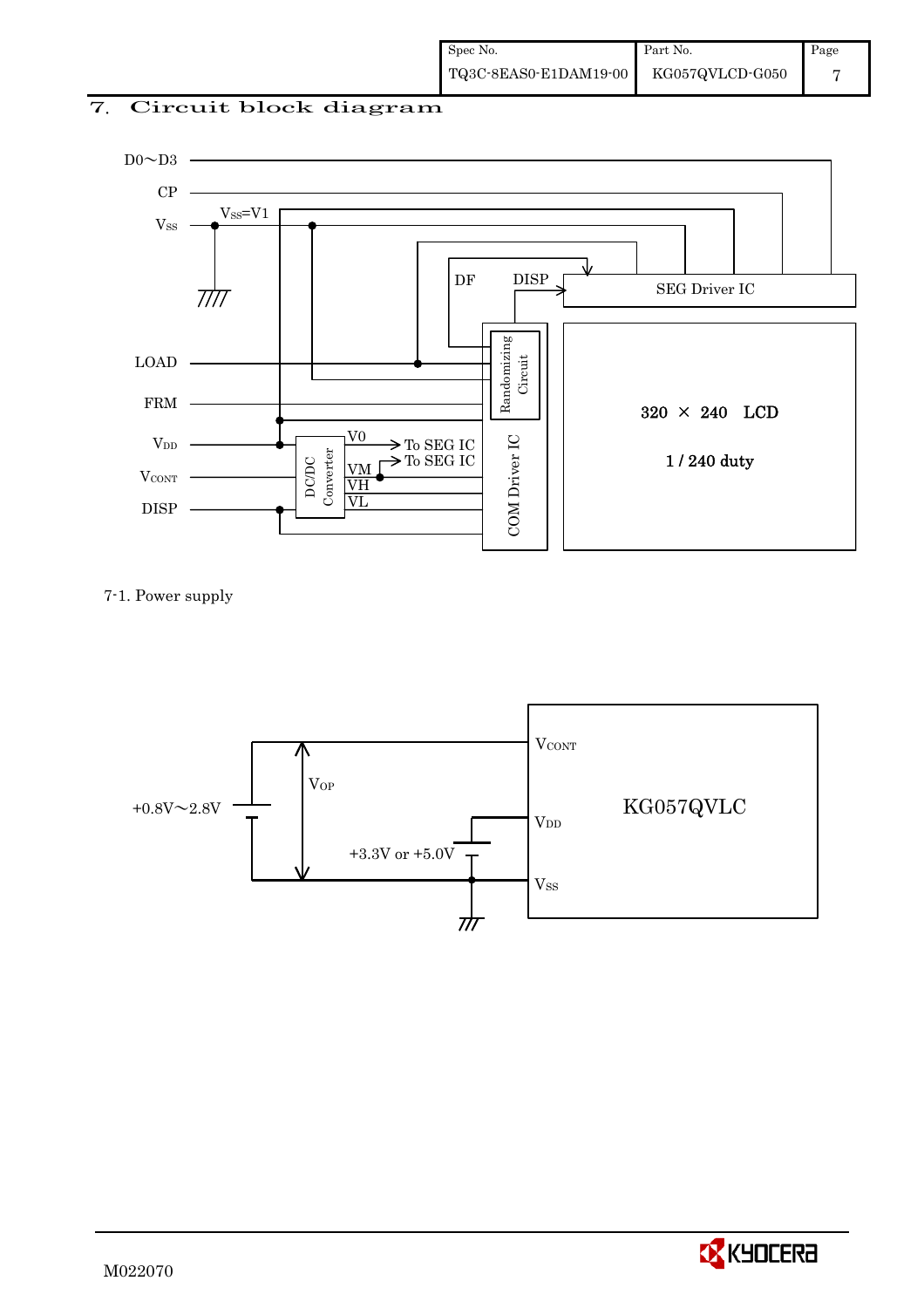#### 8. Interface signals

| No.            | Symbol                 | Description                                  | Level         |
|----------------|------------------------|----------------------------------------------|---------------|
| $\mathbf{1}$   | <b>FRM</b>             | Synchronous signal for driving scanning line | H             |
| $\sqrt{2}$     | <b>LOAD</b>            | Data signal latch clock                      | $H\to L$      |
| 3              | CP                     | Data signal shift clock                      | $H\to L$      |
| $\overline{4}$ | <b>DISP</b>            | Display control signal                       | H(ON), L(OFF) |
| 5              | <b>V</b> <sub>DD</sub> | Power supply for logic                       |               |
| $\,6$          | $V_{SS}$               | <b>GND</b>                                   |               |
| $\overline{7}$ | <b>VCONT</b>           | LCD adjust voltage                           |               |
| 8              | NC                     |                                              |               |
| 9              | $\rm NC$               | No connect                                   |               |
| 10             | $\rm NC$               |                                              |               |
| 11             | $\rm NC$               |                                              |               |
| 12             | D3                     |                                              |               |
| 13             | D2                     |                                              | H(ON), L(OFF) |
| 14             | D1                     | Display data                                 |               |
| 15             | D <sub>0</sub>         |                                              |               |
| 16             | $V_{DD}$               |                                              |               |
| 17             | $V_{DD}$               | Power supply for logic                       |               |
| 18             | $V_{SS}$               |                                              |               |
| 19             | $V_{SS}$               | <b>GND</b>                                   |               |
| 20             | <b>Vss</b>             |                                              |               |

#### 8-1. Pin assignment of LCD panel

 $\rm LCD~connector ~~:~~08\text{-}6210\text{-}020\text{-}340\text{-}800+~~\, \rm (ELCO)$ Recommended matching FFC or FPC : 0.5mm pitch

- 
- 

#### 8-2. Pin assignment of LED

| No.            | Symbol          | Description |
|----------------|-----------------|-------------|
| 1              | AN1             | Anode 1     |
| $\overline{2}$ | AN2             | Anode 2     |
| 3              | AN <sub>3</sub> | Anode 3     |
| 4              | CA <sub>1</sub> | Cathode 1   |
| 5              | CA2             | Cathode 2   |
| 6              | CA <sub>3</sub> | Cathode 3   |

| LCD side connector             | $:$ SHLP-06V-S-B        | (JST)                          |
|--------------------------------|-------------------------|--------------------------------|
| Recommended matching connector |                         |                                |
|                                | $:$ SM06B-SHLS-TF       | (JST)                          |
|                                | : SM06B-SHLS-TF(LF)(SN) | $(JST)\cdots$ (RoHS Compliant) |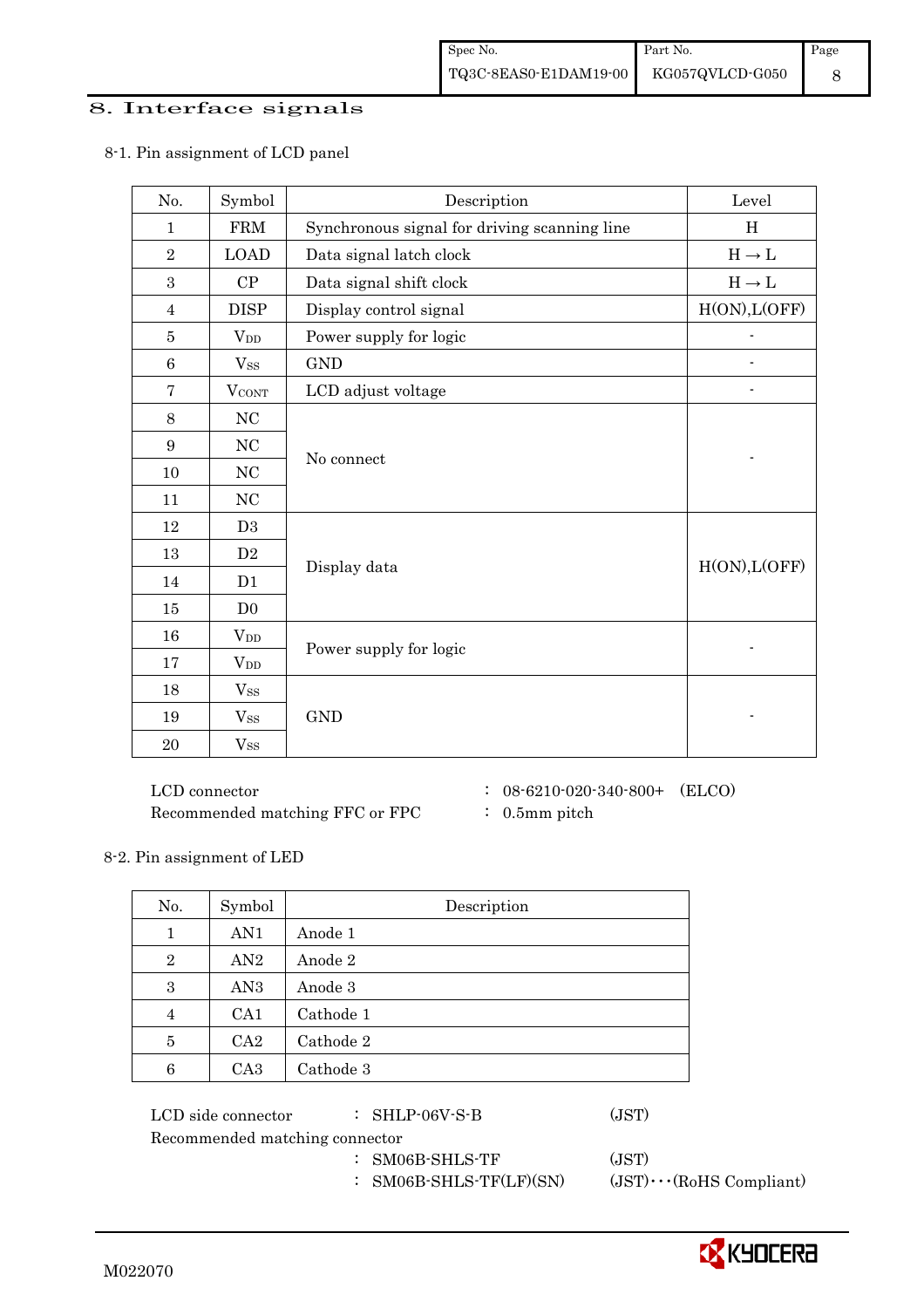#### 9. Interface timing chart



\* The cycle of the LOAD signal should be stable and continuously applied without interruption.

\* The above-mentioned timing chart is a reference to set up a LCD module, not an electrical rating.

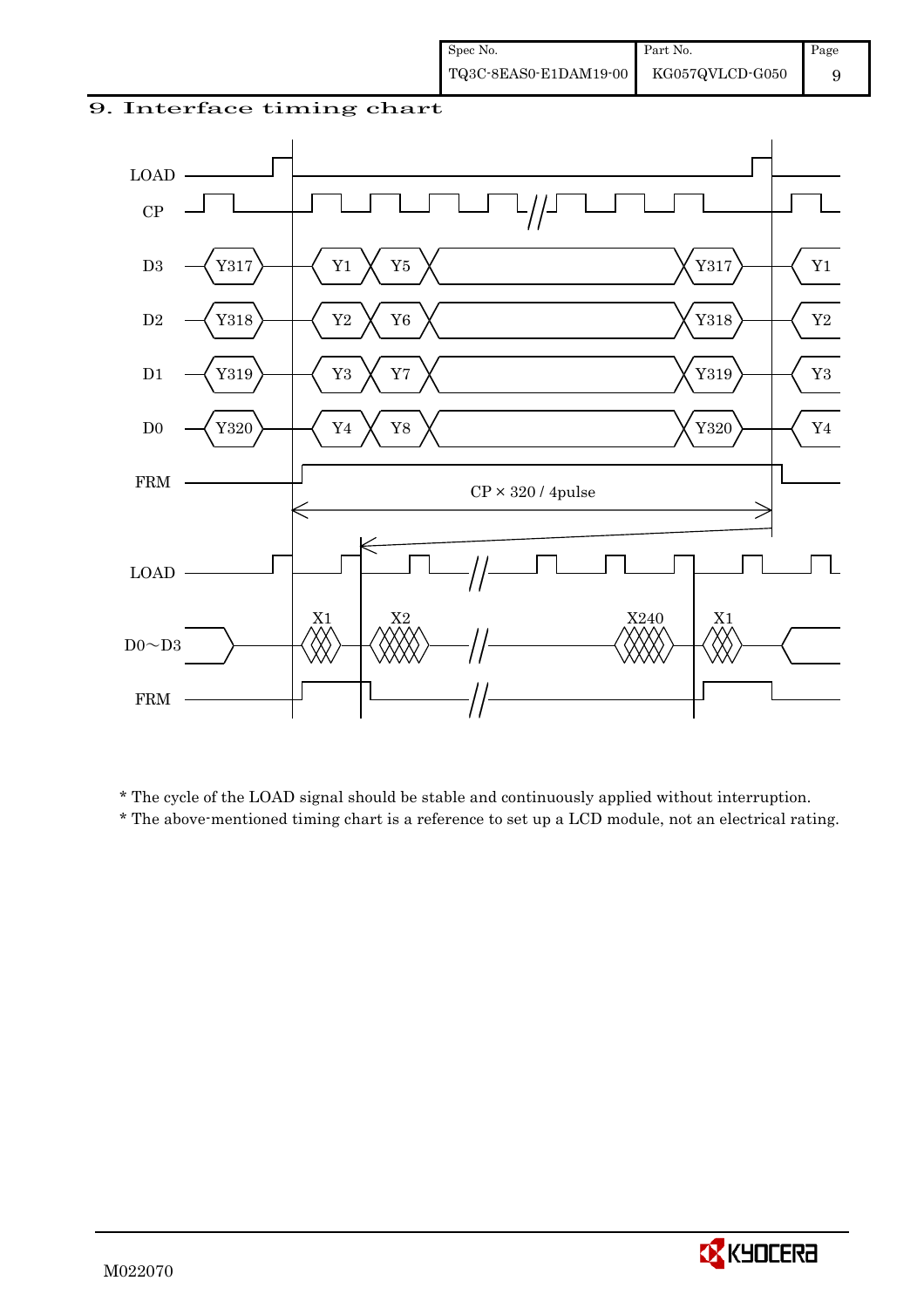## 10. Input timing characteristics





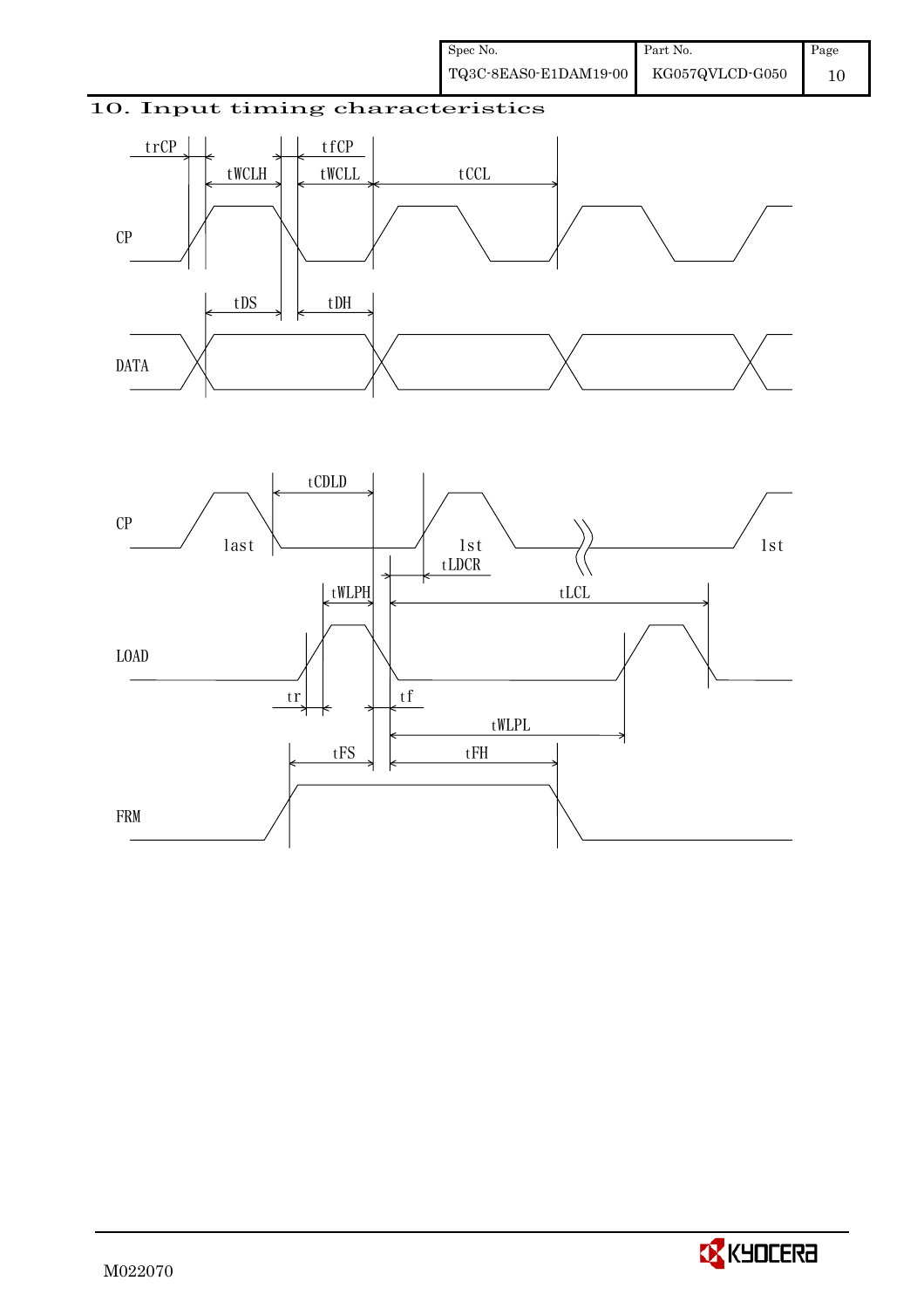| Spec No.              | Part No.        | Page |
|-----------------------|-----------------|------|
| TQ3C-8EAS0-E1DAM19-00 | KG057QVLCD-G050 |      |

## 10-1. Switching characteristics  $(V_{DD} = 5.0V)$

|                                  |         | Input characteristics : $V_{DD} = +5.0V \pm 5\%$ , Temp. = $0 \sim 60^{\circ}C$ |                |                          |      |
|----------------------------------|---------|---------------------------------------------------------------------------------|----------------|--------------------------|------|
| Item                             |         | Symbol                                                                          | Min.           | Max.                     | Unit |
| CP cycle                         | $*_{1}$ | tCCL                                                                            | 100            |                          | ns   |
| CP"H" pulse width                |         | tWCLH                                                                           | 30             | $\blacksquare$           | ns   |
| CP"L" pulse width                |         | tWCLL                                                                           | 30             | $\blacksquare$           | ns   |
| CP rise up time                  |         | trCP                                                                            | $\blacksquare$ | 15                       | ns   |
| CP fall down time                |         | tfCP                                                                            | $\blacksquare$ | 15                       | ns   |
| Data set up time                 |         | tDS                                                                             | 25             | $\blacksquare$           | ns   |
| Data hold time                   |         | $t$ DH                                                                          | 25             | $\overline{\phantom{a}}$ | ns   |
| LOAD "H" pulse width             |         | tWLPH                                                                           | 40             | $\blacksquare$           | ns   |
| LOAD "L" pulse width             |         | tWLPL                                                                           | 400            | $\blacksquare$           | ns   |
| LOAD cycle                       | $*$ ?   | tLCL                                                                            | 500            | $\overline{\phantom{a}}$ | ns   |
| $CP \rightarrow$ LOAD delay time |         | tCDLD                                                                           | 60             | $\overline{\phantom{a}}$ | ns   |
| $LOAD \rightarrow CP$ delay time |         | tLDCR                                                                           | 60             | $\overline{\phantom{a}}$ | ns   |
| Input signal rise up time        |         | tr                                                                              | $\blacksquare$ | 20                       | ns   |
| Input signal fall down time      |         | tf                                                                              | $\blacksquare$ | 20                       | ns   |
| FRM data set up time             |         | tFS                                                                             | 120            | $\blacksquare$           | ns   |
| FRM data hold time               |         | tFH                                                                             | 30             | $\blacksquare$           | ns   |

\*1 CP cycle is adjusted so that FRM signal is 75Hz.

\*2 LOAD cycle is constant.

## 10-2. Switching characteristics  $(V_{DD} = 3.3V)$

|                                  | Input characteristics : $V_{DD} = +3.3V \pm 0.3V$ , Temp. = $0 \sim 60^{\circ}C$ |        |                          |                          |      |
|----------------------------------|----------------------------------------------------------------------------------|--------|--------------------------|--------------------------|------|
| Item                             |                                                                                  | Symbol | Min.                     | Max.                     | Unit |
| CP cycle                         | $*_{1}$                                                                          | tCCL   | 100                      |                          | ns   |
| CP"H" pulse width                |                                                                                  | tWCLH  | 40                       | $\blacksquare$           | ns   |
| CP"L" pulse width                |                                                                                  | tWCLL  | 40                       | $\blacksquare$           | ns   |
| CP rise up time                  |                                                                                  | trCP   | $\overline{\phantom{a}}$ | 20                       | ns   |
| CP fall down time                |                                                                                  | tfCP   | $\overline{\phantom{a}}$ | 20                       | ns   |
| Data set up time                 |                                                                                  | tDS    | 35                       | $\blacksquare$           | ns   |
| Data hold time                   |                                                                                  | $t$ DH | 35                       | $\blacksquare$           | ns   |
| LOAD "H" pulse width             |                                                                                  | tWLPH  | 50                       | $\blacksquare$           | ns   |
| LOAD "L" pulse width             |                                                                                  | tWLPL  | 400                      | $\blacksquare$           | ns   |
| LOAD cycle                       | $*_{2}$                                                                          | tLCL   | 500                      | $\blacksquare$           | ns   |
| $CP \rightarrow$ LOAD delay time |                                                                                  | tCDLD  | 60                       | $\overline{\phantom{a}}$ | ns   |
| $LOAD \rightarrow CP$ delay time |                                                                                  | tLDCR  | 80                       | $\overline{\phantom{a}}$ | ns   |
| Input signal rise up time        |                                                                                  | tr     | $\overline{\phantom{a}}$ | 20                       | ns   |
| Input signal fall down time      |                                                                                  | tf     | $\overline{\phantom{a}}$ | 20                       | ns   |
| FRM data set up time             |                                                                                  | tFS    | 120                      | $\blacksquare$           | ns   |
| FRM data hold time               |                                                                                  | tFH    | 30                       | $\blacksquare$           | ns   |

\*1 CP cycle is adjusted so that FRM signal is 75Hz.

\*2 LOAD cycle is constant.

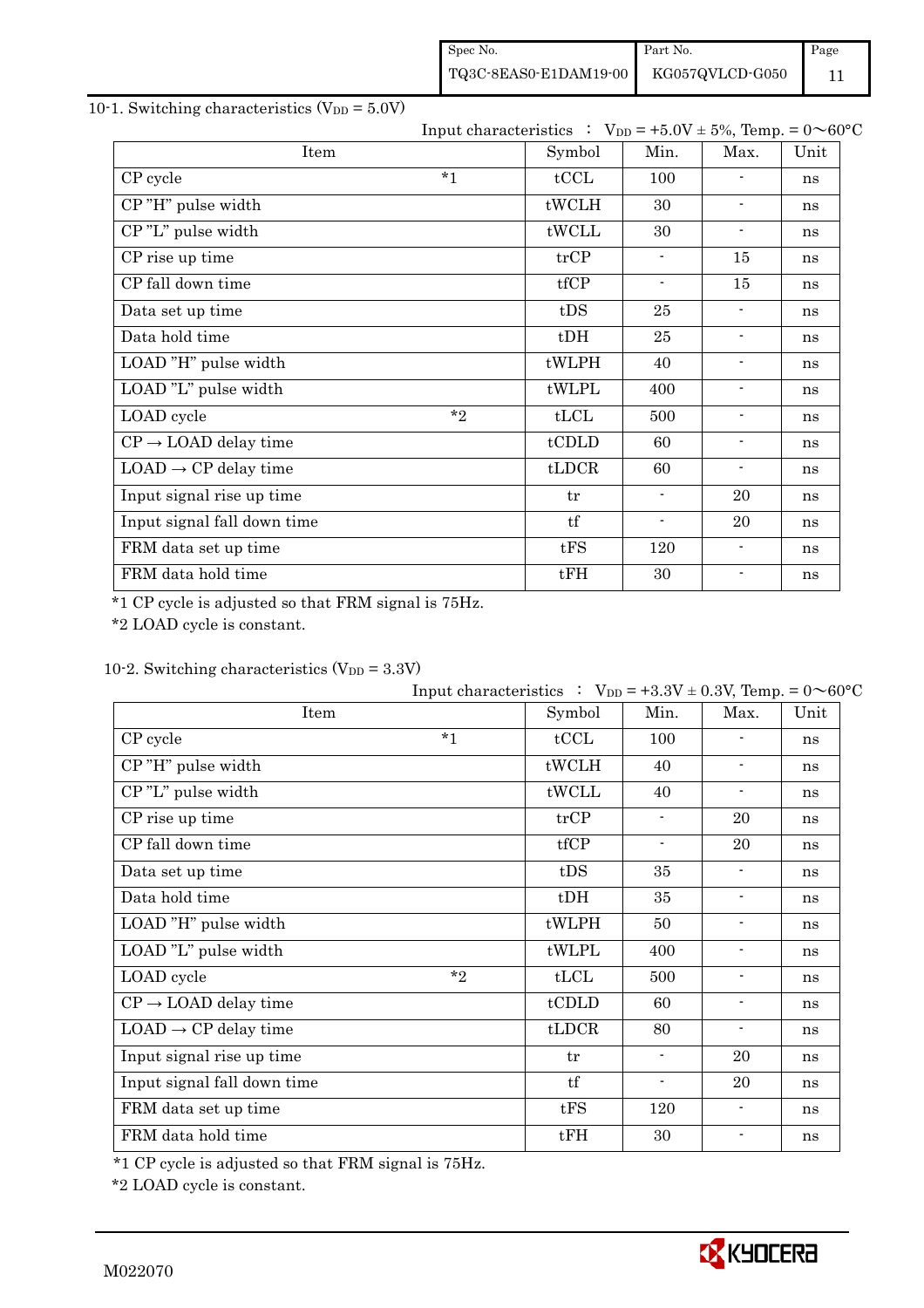| Spec No.              | Part No.        | Page |
|-----------------------|-----------------|------|
| TQ3C-8EAS0-E1DAM19-00 | KG057QVLCD-G050 |      |

# 11. Supply voltage sequence condition

In normal operation, logic within the LCD module reverses the polarity of the drive voltage every few lines to prevent DC damage to the liquid crystal material. But when a voltage is present on  $V_{\text{CONT}}$  outside of the time when the  $V_{\text{DD}}$  logic voltage is stable, a drive voltage is applied to the liquid crystal material without the polarity reversals. This sometimes result in a deterioration of display quality and a reduction in life time.



\* Input signal: FRM, LOAD, CP, D0~D3

- \* The above sequence should be designed as to maintain each normal voltage when the liquid crystal module load is applied to your system.
- \* Control the supply voltage sequence to not float any signal line when the LCD panel is being driven.

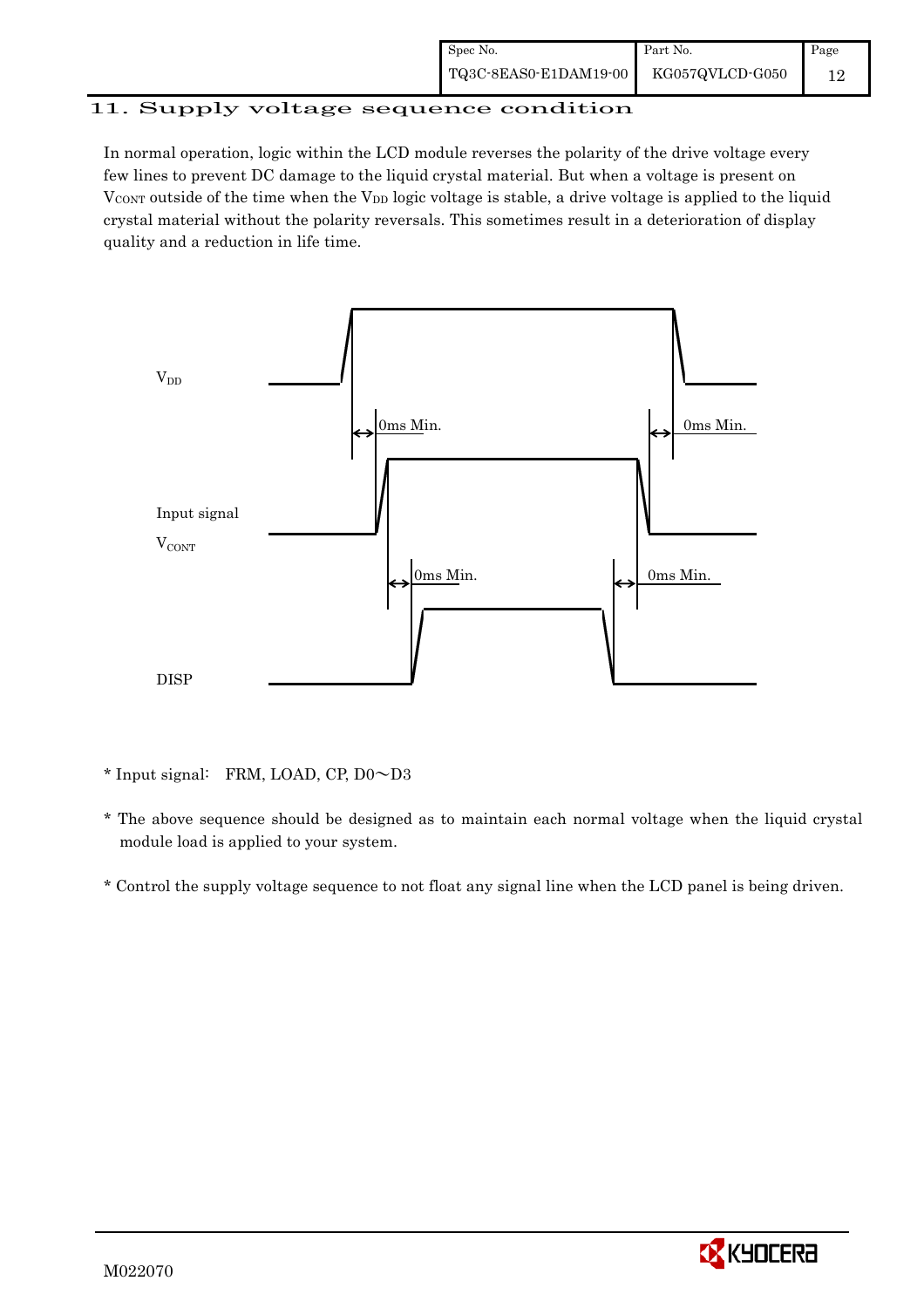| Spec No.              | Part No.        | Page |
|-----------------------|-----------------|------|
| TQ3C-8EAS0-E1DAM19-00 | KG057QVLCD-G050 |      |

## 12. LED Backlight characteristics

LED ratings

| Item                |          | Symbol | Min.           | Typ.     | Max. | Unit | <b>Note</b>                     |
|---------------------|----------|--------|----------------|----------|------|------|---------------------------------|
| Forward current     | $*1$     | ΙF     | $\blacksquare$ | 25       |      | mA   | Ta= $0 \sim 60$ °C              |
| Forward voltage     |          |        | ٠              | 23.8     | 26.6 | V    | IF= $25mA$ , Ta= $0^{\circ}$ C  |
|                     | *1       | VF     | $\blacksquare$ | 23.1     | 25.9 | v    | IF= $25mA$ , Ta= $25°C$         |
|                     |          |        | $\overline{a}$ | 22.3     | 25.1 | V    | IF= $25mA$ , Ta= $60^{\circ}$ C |
| Operating life time | $*2, *3$ | T      | ٠              | (50,000) |      | h    | IF= $25mA$ , Ta= $25^{\circ}$ C |

\*1 For each "AN1-CA1", "AN2-CA2" and "AN3-CA3"

\*2 When brightness decrease 50% of initial brightness.

\*3 Life time is estimated data.

 \* An input current below 8.0mA may reduce the brightness uniformity of the LED backlight. This is because the amount of light from each LED chip is different. Therefore, please evaluate carefully before finalizing the input current.

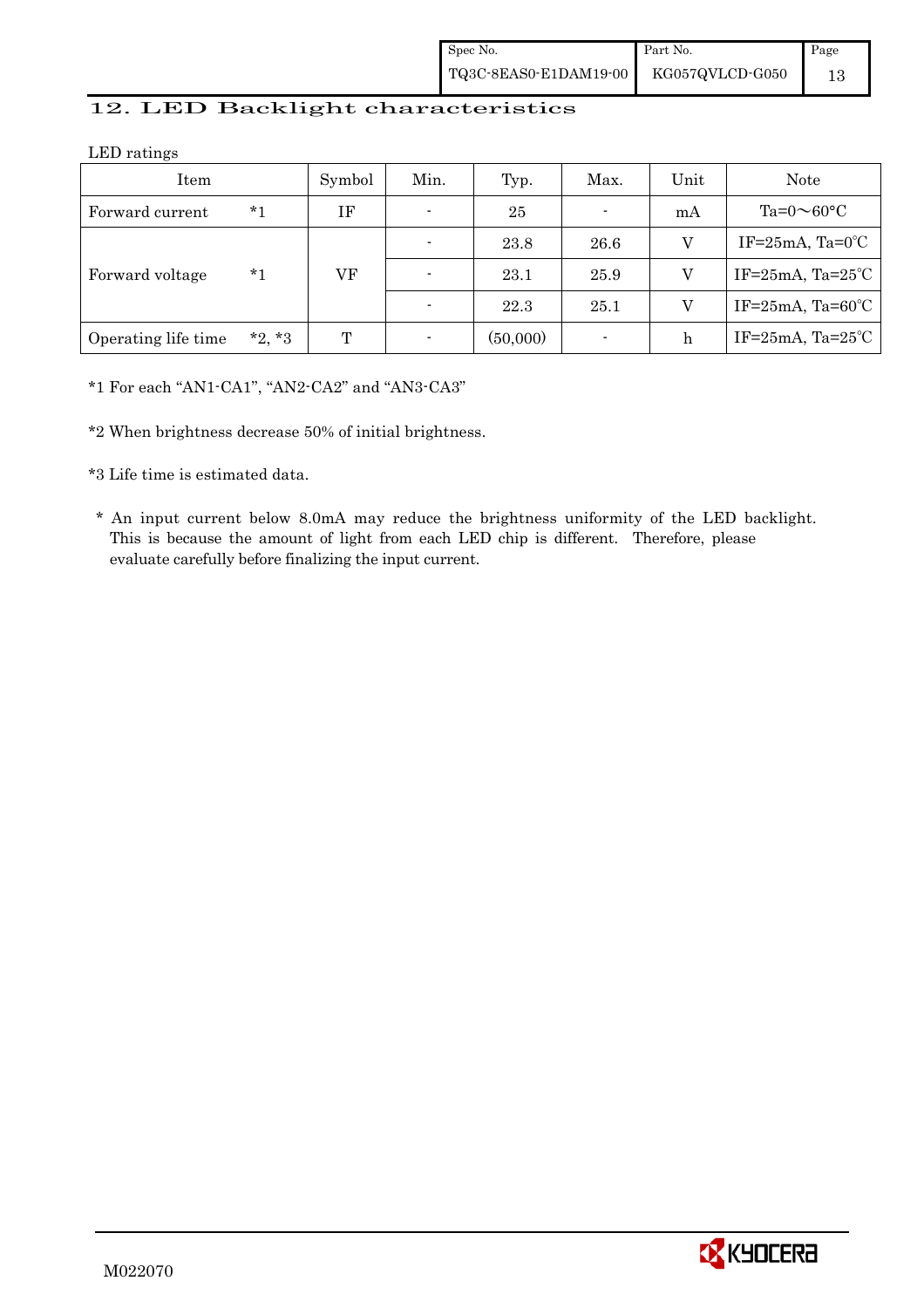#### 13. Lot number identification

The lot number shall be indicated on the back of the backlight case of each LCD.

KG057QVLCD-G050 -  $\Box$  $\Box$   $\Box$   $\Box$   $\Box$  MADE IN  $\Box$  $\Box$  $\Box$  $\Box$  $\Box$ 

| $\downarrow \downarrow$ $\downarrow$ $\downarrow$ |  |      |  |
|---------------------------------------------------|--|------|--|
| $12 \quad 3 \quad 4$                              |  | $-5$ |  |

- No1. No5. above indicate
	- 1. Year code
	- 2. Month code
	- 3. Date
	- 4. Version Number
	- 5. Country of origin (Japan or China)

| Year | 2007 | 2008 | 2009 | 2010 | 2011 | $2012\,$ |
|------|------|------|------|------|------|----------|
| Code |      |      | ັ    |      |      |          |

| Month      | Jan. | Feb. | Mar. | Apr. | May | Jun. |
|------------|------|------|------|------|-----|------|
| $\rm Code$ |      |      | ౿    |      |     |      |

| Month      | Jul. | Aug. | Sep. | Oct. | Nov. | Dec. |
|------------|------|------|------|------|------|------|
| $\rm Code$ |      |      | ഄ    | ∡⊾   |      |      |

## 14. Warranty

#### 14-1. Incoming inspection

Please inspect the LCD within one month after your receipt.

#### 14-2. Production warranty

 Kyocera warrants its LCD's for a period of 12 months from the ship date. Kyocera shall, by mutual agreement, replace or re-work defective LCD's that are shown to be Kyocera's responsibility.

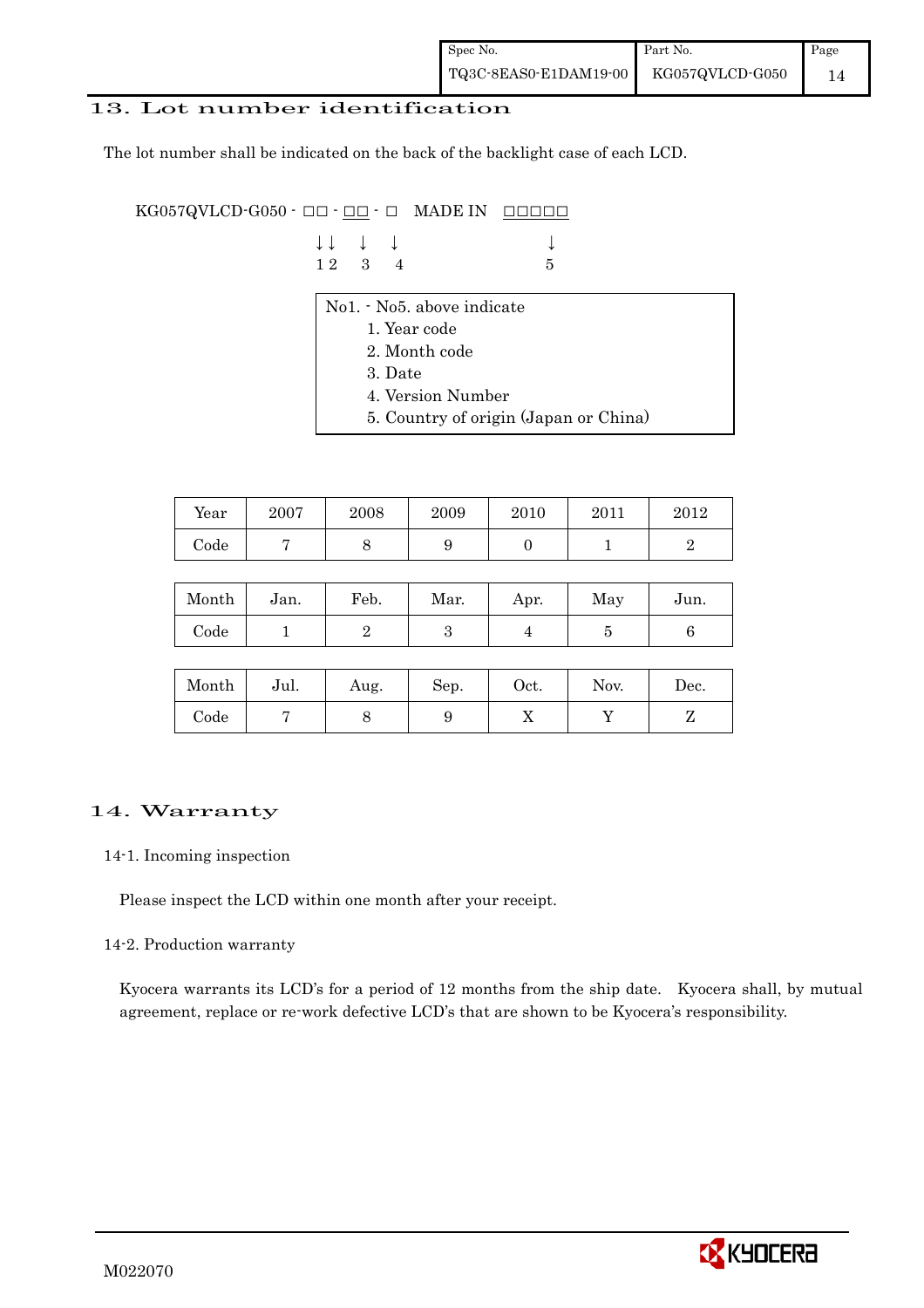## 15. Precautions for use

- 15-1. Installation of the LCD
	- 1) The LCD module has a grounding hole. Please ground the module to prevent noise and to stabilize its performance as circumstances demand.
	- 2) A transparent protection plate shall be added to protect the LCD and its polarizer.
	- 3) The LCD shall be installed so that there is no pressure on the LSI chips.
	- 4) The LCD shall be installed flat, without twisting or bending.
	- 5) The display window size should be the same as the effective viewing area.
	- 6) Please refer to the following our recommendable value of Clamp-down torque when installing. Clamp-down torque :  $0.32\pm0.03$ N·m Please set up 'SPEED-LOW', 'SOFT START-SLOW' when using electric driver. Recommendable screw JIS tapping screw two types nominal dia.3.0mm installing boss hole depth 3.5±0.5mm Please be careful not to use high torque which may damage LCD module in installation.
	- 7) A transparent protection sheet is attached to the polarizer. Please remove the protection film slowly before use, paying attention to static electricity.

15-2. Static electricity

- 1) Since CMOS ICs are mounted directly onto the LCD glass, protection from static electricity is required.
- 2) Workers should use body grounding. Operator should wear ground straps.

15-3. LCD operation

- 1) The LCD shall be operated within the limits specified. Operation at values outside of these limits may shorten life, and/or harm display images.
- 2) Adjust the "Supply voltage for LCD driving  $(V_{\text{CONT}})$ " to obtain optimum viewing angle and contrast ratio.

#### 15-4. Storage

- 1) The LCD shall be stored within the temperature and humidity limits specified. Store in a dark area, and protect the LCD from direct sunlight or fluorescent light.
- 2) Always store the LCD so that it is free from external pressure onto it.

15-5. Usage

- 1) DO NOT store in a high humidity environment for extended periods. Polarizer degradation bubbles, and/or peeling off of the polarizer may result.
- 2) The front polarizer is easily scratched or damaged. Prevent touching it with any hard material, and from being pushed or rubbed.
- 3) The LCD screen may be cleaned by wiping the screen surface with a soft cloth or cotton pad using a little Ethanol.
- 4) Water may cause damage or discoloration of the polarizer. Clean condensation or moisture from any source immediately.
- 5) Always keep the LCD free from condensation during testing. Condensation may permanently spot or stain the polarizer.
- 6) Do not pull the LED lead wires and do not bend the root of the wires. Housing should be designed to protect LED lead wires from external stress.
- 7) Do not disassemble LCD module because it will result in damage.
- 8) This Kyocera LCD module has been specifically designed for use in general electronic devices, but not for use in a special environment such as usage in an active gas. Hence, when the LCD is supposed to be used in a special environment, evaluate the LCD thoroughly beforehand and do not expose the LCD to chemicals such as an active gas.
- 9) Please do not use solid-base image pattern for long hours because a temporary afterimage may appear. We recommend using screen saver etc. in cases where a solid-base image pattern must be used.
- 10) Liquid crystal may leak when the module is broken. Be careful not to let the fluid go into your eyes and mouth. In the case the fluid touches your body; rinse it off right away with water and soap.

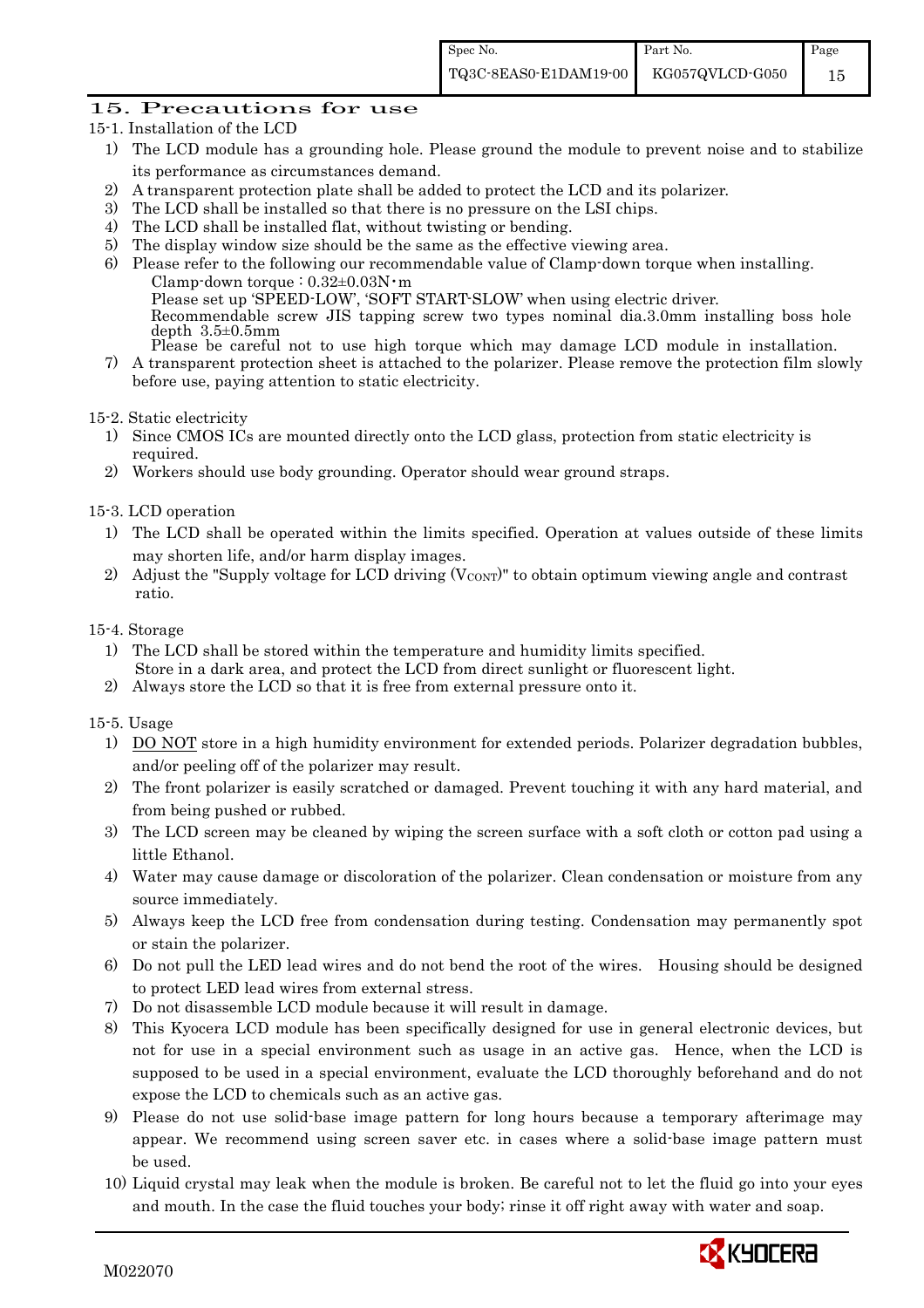#### 16. Reliability test data

| Test item                            | Test condition                                                                                       | Test time        |                                                            | Judgement                                                                  |
|--------------------------------------|------------------------------------------------------------------------------------------------------|------------------|------------------------------------------------------------|----------------------------------------------------------------------------|
| High temp.<br>atmosphere             | $60^{\circ}$ C                                                                                       | 240h             | Display function<br>Display quality<br>Current consumption | $\therefore$ No defect<br>$\therefore$ No defect<br>: No defect            |
| Low temp.<br>atmosphere              | $-20$ °C                                                                                             | 240h             | Display function<br>Display quality<br>Current consumption | $\therefore$ No defect<br>$\therefore$ No defect<br>$\therefore$ No defect |
| High temp.<br>humidity<br>atmosphere | $40^{\circ}$ C 90% RH                                                                                | 240h             | Display function<br>Display quality<br>Current consumption | $\therefore$ No defect<br>$\therefore$ No defect<br>$\therefore$ No defect |
| Temp. cycle                          | $-20\degree C$<br>0.5 <sub>h</sub><br>0.5 <sub>h</sub><br>R.T.<br>$60^{\circ}$ C<br>0.5 <sub>h</sub> | 10cycles         | Display function<br>Display quality<br>Current consumption | $\therefore$ No defect<br>$\therefore$ No defect<br>$\therefore$ No defect |
| High temp.<br>operation              | $60^{\circ}$ C                                                                                       | 500 <sub>h</sub> | Display function<br>Display quality<br>Current consumption | $\therefore$ No defect<br>: No defect<br>$\therefore$ No defect            |

\* Each test item uses a test LCD only once. The tested LCD is not used in any other tests.

\* The LCD is tested in circumstances in which there is no condensation.

\* The reliability test is not an out-going inspection.

 \* The result of the reliability test is for your reference purpose only. The reliability test is conducted only to examine the LCD's capability.

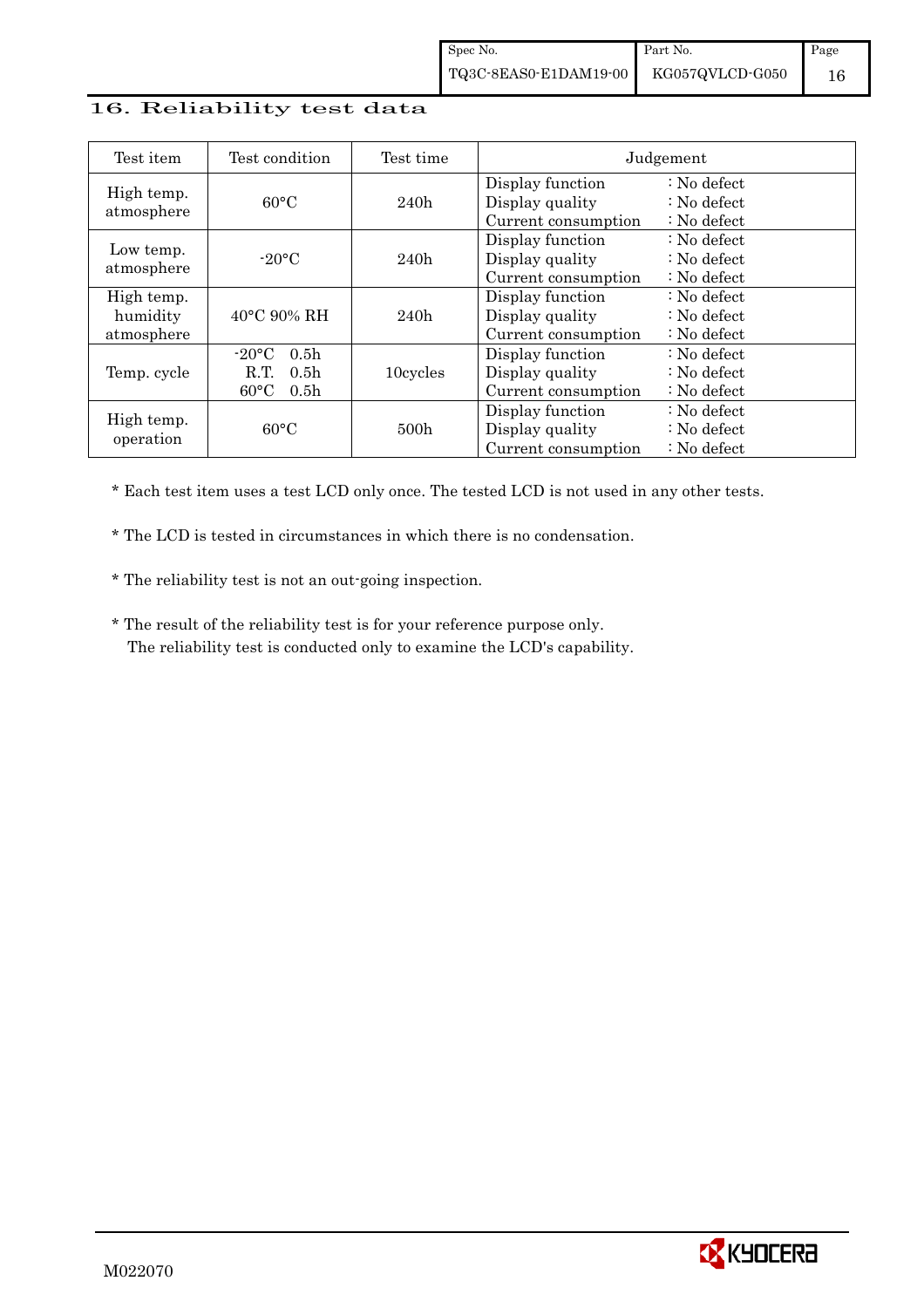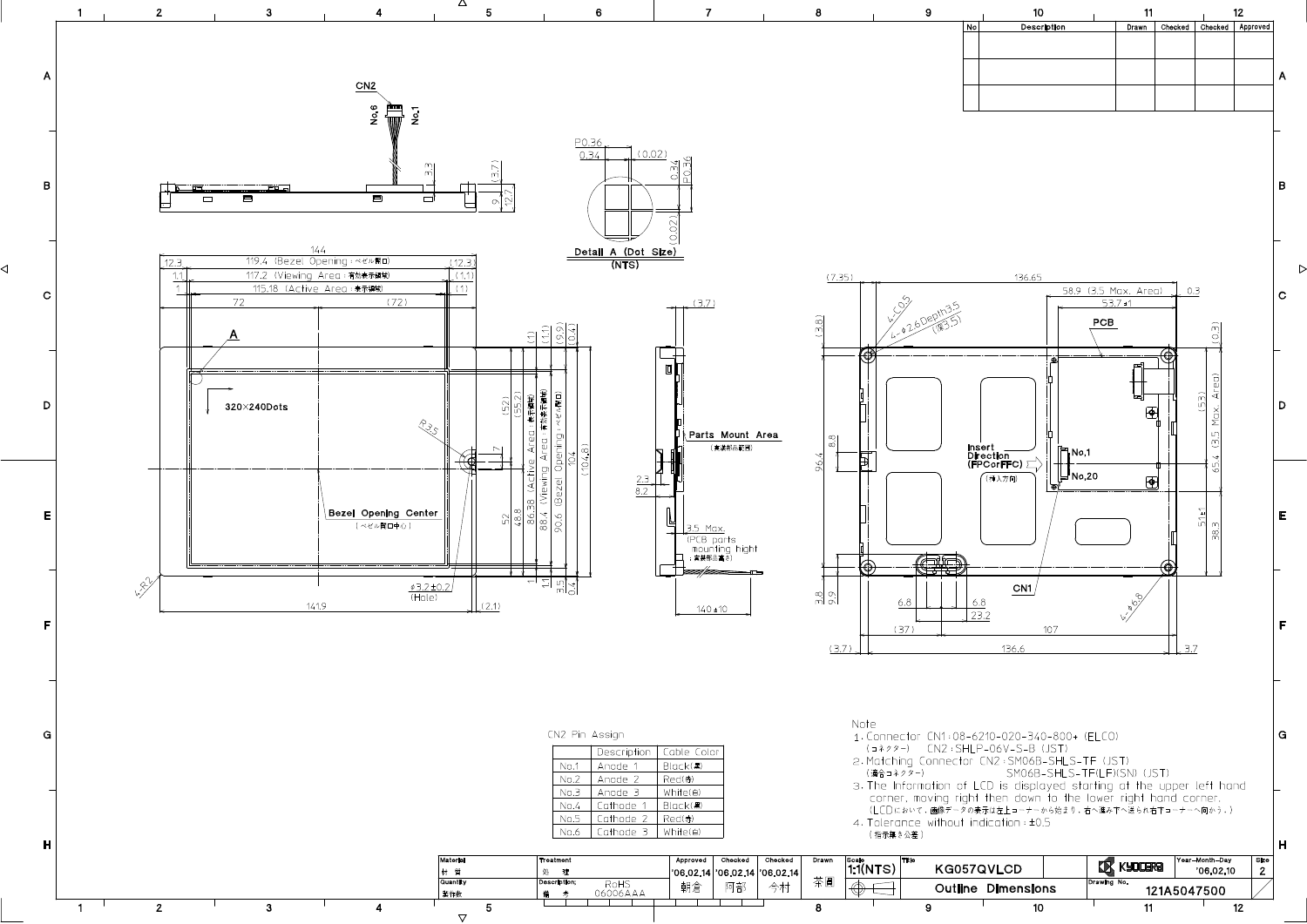|       | Spec No.   TQ3C-8EAS0-E2DAM19-00 |
|-------|----------------------------------|
| ')ate | March 20, 2007                   |

# KYOCERA INSPECTION STANDARD

# TYPE : KG057QVLCD-G050

## KYOCERA CORPORATION KAGOSHIMA HAYATO PLANT LCD DIVISION

| Original       |          | Designed by $:$ Engineering dept. | Confirmed by $:QA$ dept.            |         |              |
|----------------|----------|-----------------------------------|-------------------------------------|---------|--------------|
| Issue Date     | Prepared | Checked                           | Approved                            | Checked | Approved     |
| March 20, 2007 | Meano    |                                   | 24. Tohumous M. Fujitani S. Hoyasho |         | J. Sakaguchi |

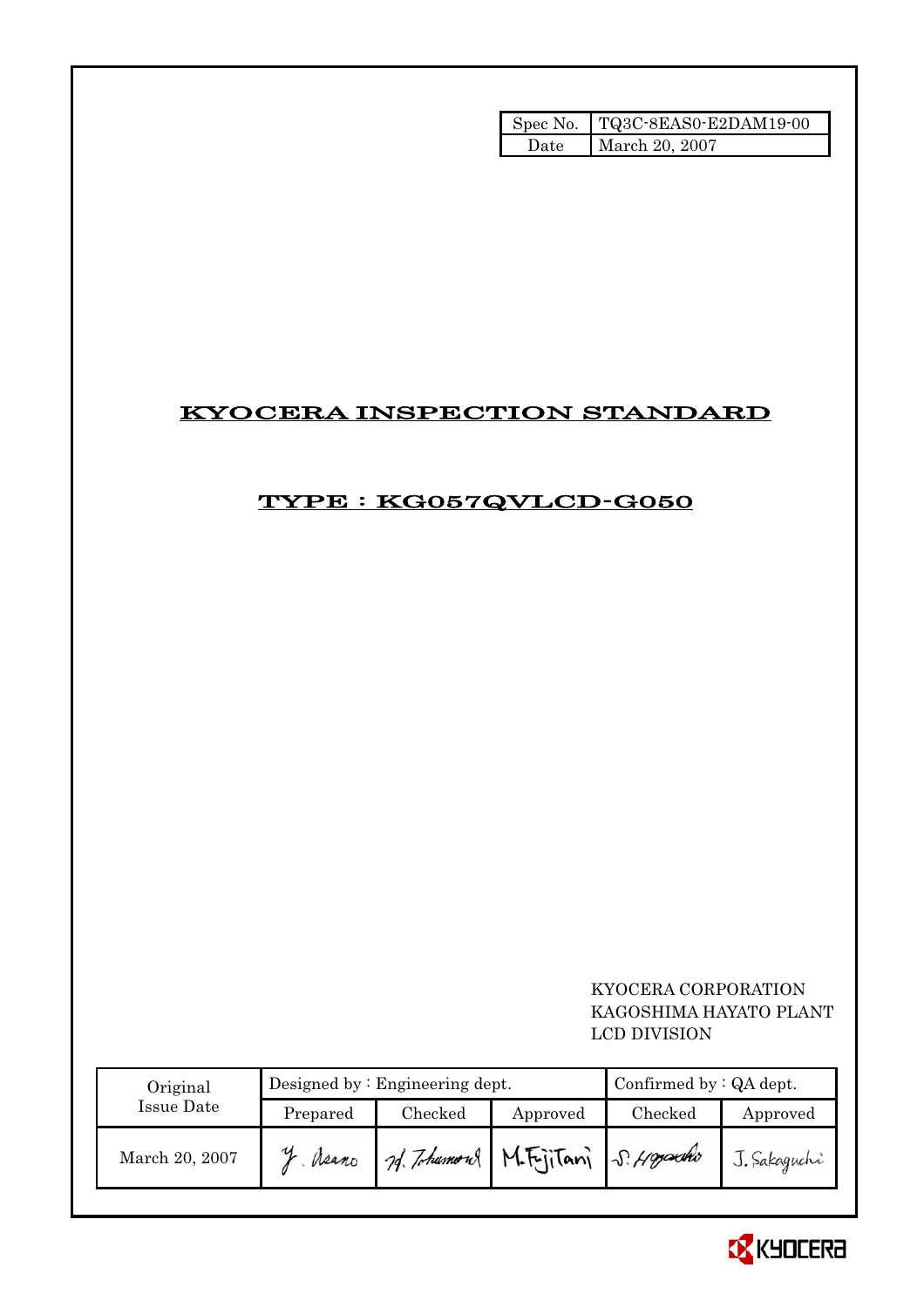| Spec No.              | Part No.        | Page |
|-----------------------|-----------------|------|
| TQ3C-8EAS0-E2DAM19-00 | KG057QVLCD-G050 |      |

|         |             |          |  | Revision record                 |                        |                         |          |
|---------|-------------|----------|--|---------------------------------|------------------------|-------------------------|----------|
|         |             |          |  | Designed by : Engineering dept. |                        | Confirmed by : QA dept. |          |
|         | $\rm{Date}$ | Prepared |  | Checked                         | ${\Large\bf Approved}$ | $\rm Checked$           | Approved |
|         |             |          |  |                                 |                        |                         |          |
|         |             |          |  |                                 |                        |                         |          |
| Rev.No. | $\rm{Date}$ | Page     |  |                                 | Descriptions           |                         |          |
|         |             |          |  |                                 |                        |                         |          |
|         |             |          |  |                                 |                        |                         |          |
|         |             |          |  |                                 |                        |                         |          |
|         |             |          |  |                                 |                        |                         |          |
|         |             |          |  |                                 |                        |                         |          |
|         |             |          |  |                                 |                        |                         |          |
|         |             |          |  |                                 |                        |                         |          |
|         |             |          |  |                                 |                        |                         |          |
|         |             |          |  |                                 |                        |                         |          |
|         |             |          |  |                                 |                        |                         |          |
|         |             |          |  |                                 |                        |                         |          |
|         |             |          |  |                                 |                        |                         |          |
|         |             |          |  |                                 |                        |                         |          |
|         |             |          |  |                                 |                        |                         |          |
|         |             |          |  |                                 |                        |                         |          |
|         |             |          |  |                                 |                        |                         |          |
|         |             |          |  |                                 |                        |                         |          |
|         |             |          |  |                                 |                        |                         |          |
|         |             |          |  |                                 |                        |                         |          |
|         |             |          |  |                                 |                        |                         |          |
|         |             |          |  |                                 |                        |                         |          |
|         |             |          |  |                                 |                        |                         |          |
|         |             |          |  |                                 |                        |                         |          |
|         |             |          |  |                                 |                        |                         |          |
|         |             |          |  |                                 |                        |                         |          |
|         |             |          |  |                                 |                        |                         |          |
|         |             |          |  |                                 |                        |                         |          |
|         |             |          |  |                                 |                        |                         |          |
|         |             |          |  |                                 |                        |                         |          |
|         |             |          |  |                                 |                        |                         |          |
|         |             |          |  |                                 |                        |                         |          |
|         |             |          |  |                                 |                        |                         |          |
|         |             |          |  |                                 |                        |                         |          |
|         |             |          |  |                                 |                        |                         |          |
|         |             |          |  |                                 |                        |                         |          |
|         |             |          |  |                                 |                        |                         |          |

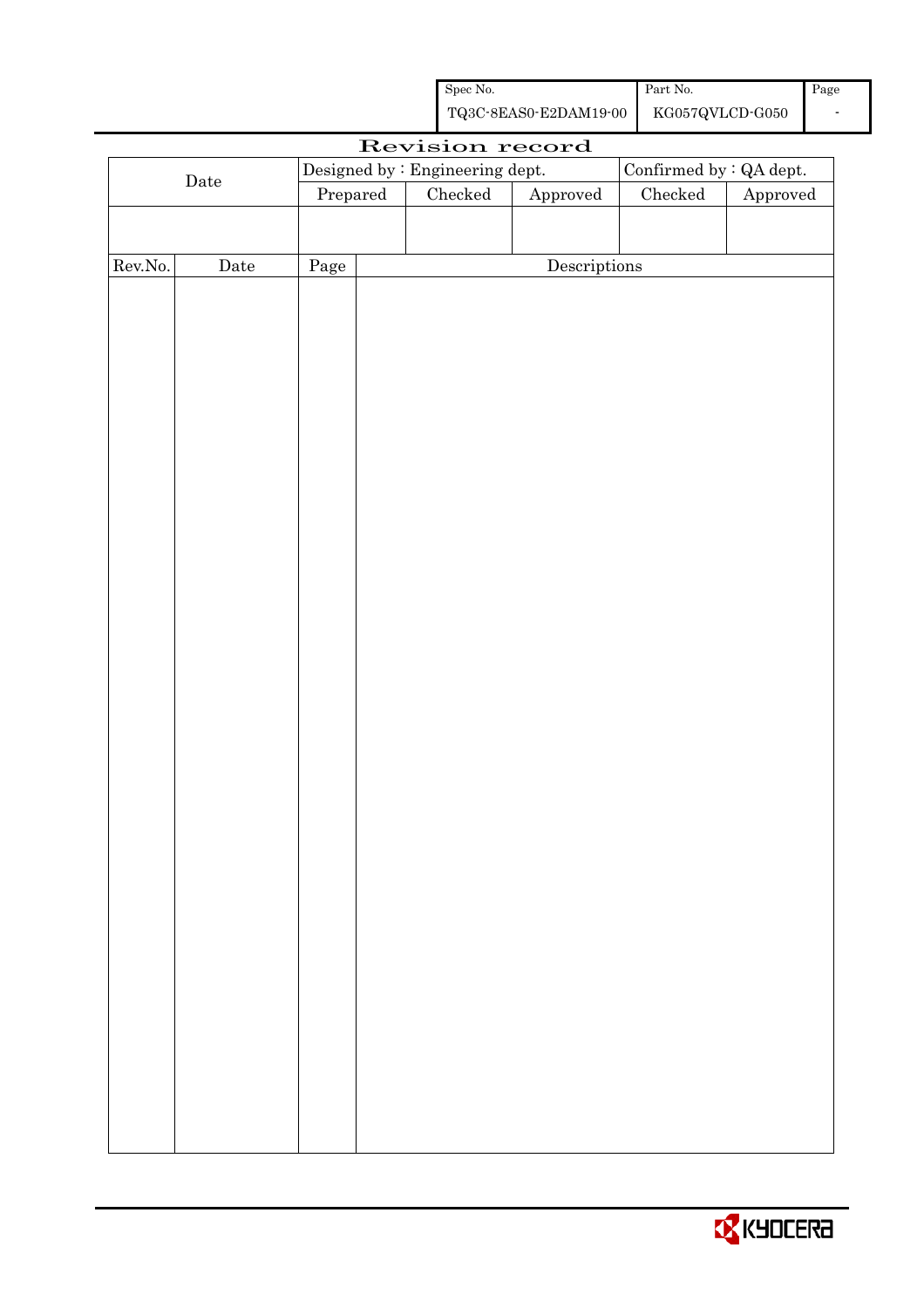# Visuals specification

1) Note

| 17 1 V U U U<br>Item             |                                                                                                                                                                                                                                                                     | <b>Note</b>                                                                                                      |  |  |  |  |
|----------------------------------|---------------------------------------------------------------------------------------------------------------------------------------------------------------------------------------------------------------------------------------------------------------------|------------------------------------------------------------------------------------------------------------------|--|--|--|--|
| General                          | 1. When defects specified in this Inspection Standards are<br>inspected, operating voltage (V <sub>OP</sub> ) shall be set at the level<br>where optimized contrast is available. Display quality is<br>applied up to effective viewing area. (Bi-level INSPECTION) |                                                                                                                  |  |  |  |  |
|                                  | 2. This inspection standard about the image quality shall be<br>applied to any defect within the effective viewing area and<br>shall not be applicable to outside of the area.                                                                                      |                                                                                                                  |  |  |  |  |
|                                  | 3. Should any defects which are not specified in this standard<br>happen, additional standard shall be determined by mutual<br>agreement between customer and Kyocera.                                                                                              |                                                                                                                  |  |  |  |  |
|                                  | 4. Inspection conditions<br>Luminance<br>$\div 500$ Lux minimum.<br>: 300 mm(from the sample)<br>Inspection distance<br>Temperature<br>: $25 \pm 5$ °C<br>Direction<br>: right above                                                                                |                                                                                                                  |  |  |  |  |
|                                  |                                                                                                                                                                                                                                                                     |                                                                                                                  |  |  |  |  |
| Definition of inspection<br>item | Pinhole, Bright spot<br>Black spot, Scratch<br>Foreign particle                                                                                                                                                                                                     | The color of a small area is<br>different from the remainder.<br>The phenomenon does not<br>change with voltage. |  |  |  |  |
|                                  | Contrast variation                                                                                                                                                                                                                                                  | The color of a small area is<br>different from the remainder.<br>The phenomenon change with<br>voltage.          |  |  |  |  |
|                                  | Polarizer<br>(Scratch, Bubble, Dent)                                                                                                                                                                                                                                | Scratch, Bubble and Dent in the<br>polarizer which can be observed<br>in on / off state.                         |  |  |  |  |

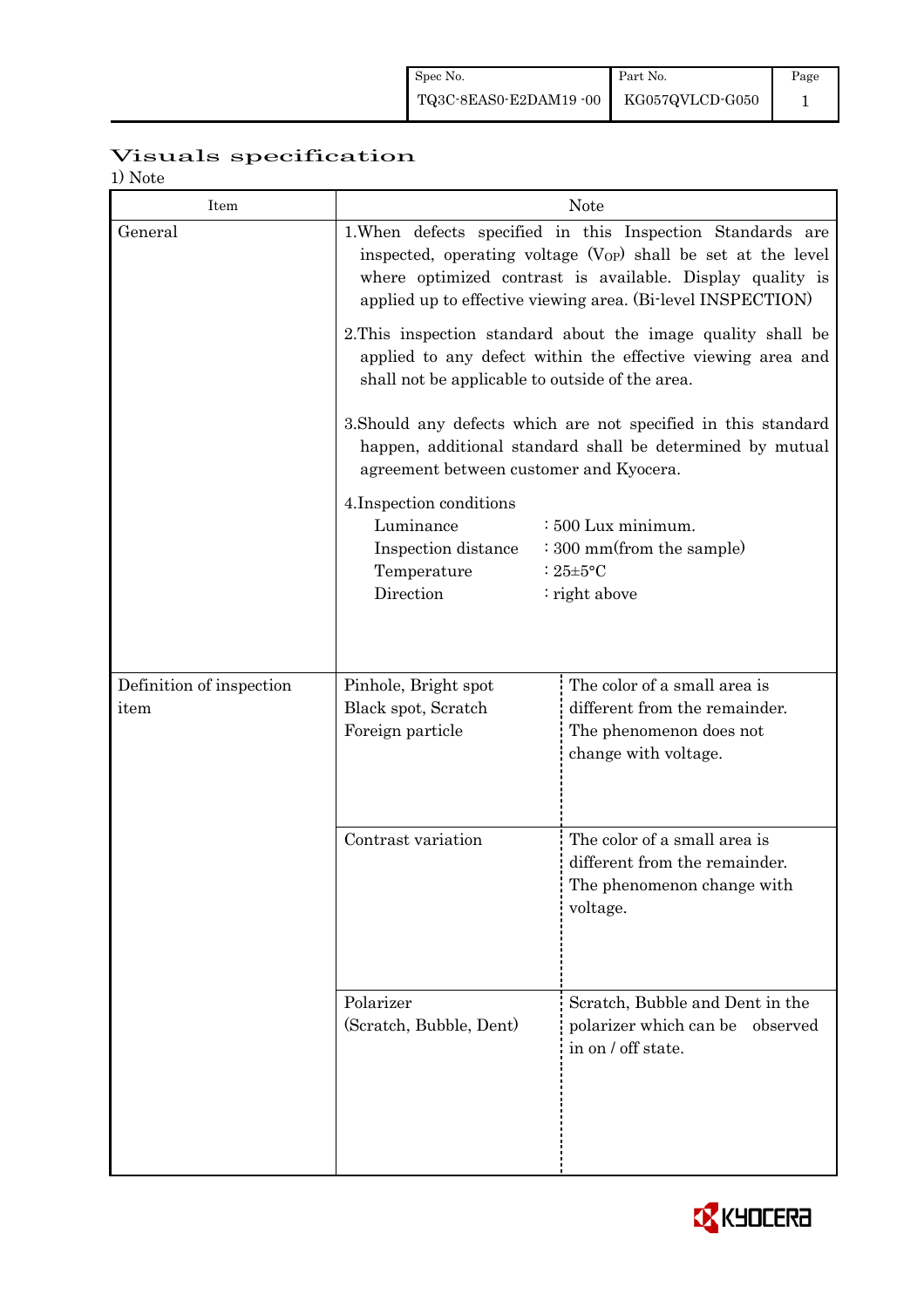| Spec No.                              | Part No. | Page |
|---------------------------------------|----------|------|
| TQ3C-8EAS0-E2DAM19-00 KG057QVLCD-G050 |          |      |

| Inspection item                                       | Judgement standard         |          |                                        |                        |                   |                                |  |
|-------------------------------------------------------|----------------------------|----------|----------------------------------------|------------------------|-------------------|--------------------------------|--|
| Pinhole, Bright spot,<br>Black spot, Foreign particle | $\mathbf b$                |          |                                        |                        |                   |                                |  |
|                                                       |                            |          |                                        |                        | $d = (a + b) / 2$ |                                |  |
|                                                       | Category                   |          | Size(mm)                               |                        |                   | Acceptable number              |  |
|                                                       | $\boldsymbol{A}$           |          |                                        | $d\leqq0.2$            |                   | Neglected                      |  |
|                                                       | $\, {\bf B}$               |          | $0.2\,<\,\mathrm{d}\leq0.3$            |                        |                   | $\overline{5}$                 |  |
|                                                       | $\mathcal{C}$<br>${\bf D}$ |          | $0.3\,<\,\mathrm{d}\leq0.5$<br>0.5 < d |                        |                   | 3<br>$\boldsymbol{0}$          |  |
|                                                       |                            |          |                                        |                        |                   |                                |  |
| Scratch, Foreign particle                             |                            |          |                                        |                        |                   |                                |  |
|                                                       |                            |          |                                        |                        |                   |                                |  |
|                                                       |                            |          | Width (mm)                             | Length $(mm)$          |                   | Acceptable<br>number           |  |
|                                                       | $\mathbf{A}$               |          | $W \leq 0.03$                          |                        |                   | Neglected                      |  |
|                                                       | $\bf{B}$                   |          |                                        |                        | $L \leq 2.0$      | Neglected                      |  |
|                                                       | $\mathcal{C}$              |          | $0.03< W \leq 0.10$                    | $2.0<\,$ L $\leq\!4.0$ |                   | $\boldsymbol{3}$               |  |
|                                                       | D<br>${\bf E}$             | 0.10 < W |                                        | $4.0<\,$ L             |                   | $\overline{0}$<br>According to |  |
|                                                       |                            |          |                                        |                        |                   | 'Circular'                     |  |
|                                                       |                            |          |                                        |                        |                   |                                |  |
| Contrast variation                                    |                            | a        | b                                      |                        |                   |                                |  |
|                                                       |                            |          |                                        | $d = (a + b)/2$        |                   |                                |  |
|                                                       | Category                   |          | Size (mm)                              |                        |                   | Acceptable number              |  |
|                                                       | A                          |          |                                        | $d \leq 0.5$           |                   | Neglected                      |  |
|                                                       | $\bf{B}$                   |          | $0.5 < d \leq 0.7$                     |                        |                   | $\sqrt{3}$                     |  |
|                                                       | $\mathcal{C}$              |          | $0.7\,<\,$ d                           |                        |                   | $\boldsymbol{0}$               |  |